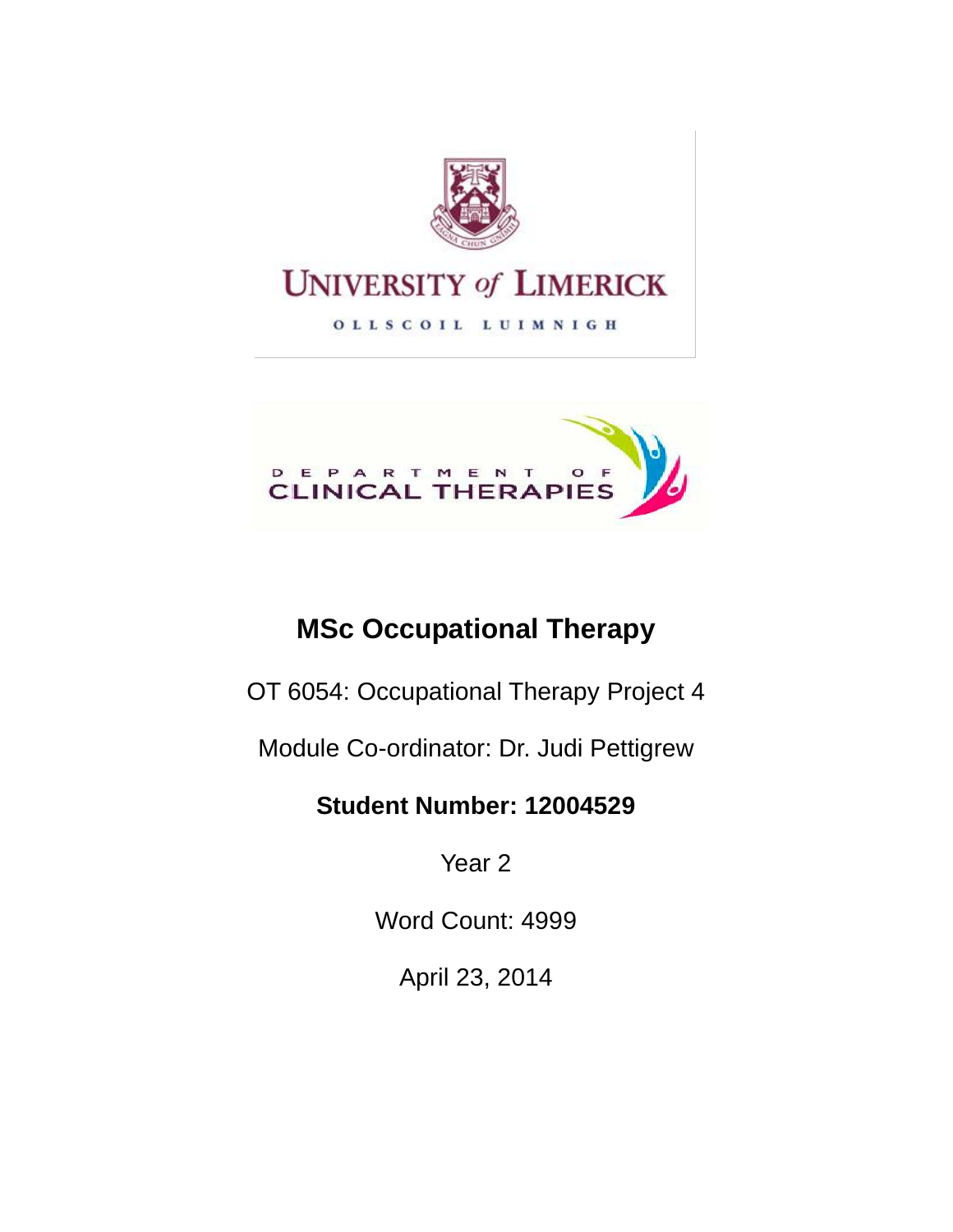#### *Title:* **Trends in Outcome Measure Use within Forensic Occupational Therapy**

#### **Abstract**

**Background:** Previous studies have identified outcome measurement in forensic settings as a top priority for occupational therapy research. *Objectives:* This study aimed to examine the use of outcome measures by occupational therapists working in forensic settings. The primary aims are: to determine what outcome measures are used by occupational therapists, and the frequency of their use, and to identify reported strengths of, and limitations or barriers to use of outcome measures. *Methods:* Questionnaire links were sent via email invitation to forensic occupational therapy researchers and department managers and snowball sampling was encouraged. The questionnaire link was also posted on forensic-specific OT Forums, and a Forensic OT Facebook page. Participants included occupational therapists currently working in a range of forensic settings and countries. Quantitative data was analysed via SPSS, and open-ended questions were analysed via content analysis. *Results:* All participants used outcome measures in their practice; the majority of participants used them with the majority of their clients, and the most commonly used outcome measure was the MOHOST. The most commonly cited strength of outcome measures was their ability to track progress, whereas the most commonly cited limitation was time. *Conclusion:* There are recognisable trends in the frequency and specificity of outcome measures that are used by occupational therapists in forensic settings, and commonalities exist in relation to reported strengths of, and limitations or barriers to use. Knowledge about these trends can serve as an impetus for further research into how outcome measures can be more meaningfully used in forensic services.

#### **Introduction**

Historically, mental health and incarceration have been inextricably linked (Stelter and Whisner 2007). The relationship, however, is complex and bi-directional, as forensic clients may have been living with a diagnosis prior to offense, develop a mental illness while incarcerated, or experience stress and anxiety from their experience committing the crime or being imprisoned (Hills 2003). Fundamentally, imprisonment consists of removing a person from their environment and restricting their choice as an act of penance and retribution for committing a societal grievance. Occupational science terminology refers to this as "occupational deprivation", which is described as a state in which a person's occupations have been restricted by an external force (Wilcock 1998). A core belief of occupational therapy is that engaging in occupation is both beneficial and necessary for an individual's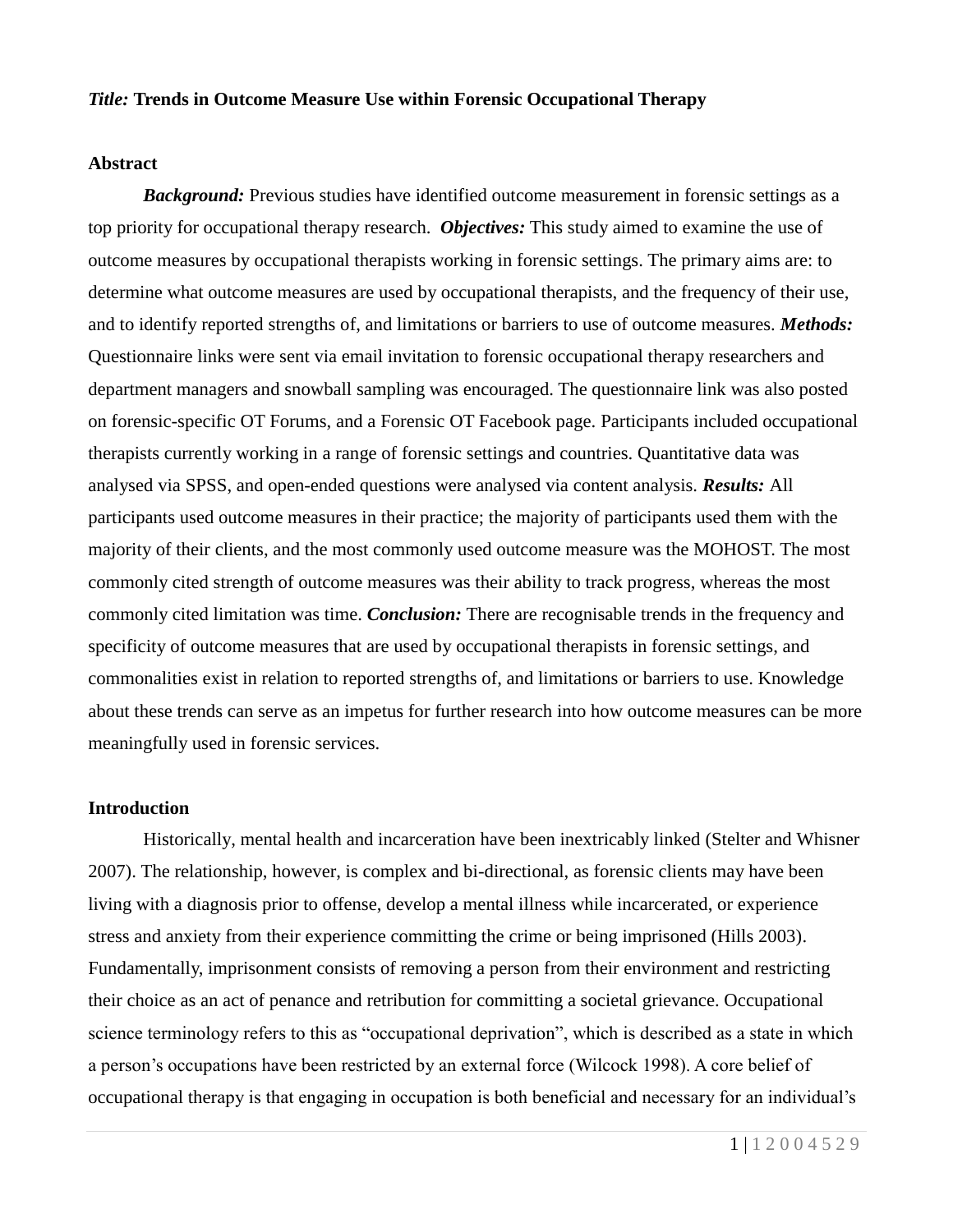mental health (Wilcock 1993). Extrapolating from this acknowledgement of the need for humans to engage in meaningful occupations, the forensic population is in particular need of occupational therapy services. Engaging in meaningful occupations promotes a sense of health and achievement amongst participants in secure settings (Craik 2010). Moreover, it has been argued that greater opportunities for occupational engagement for forensic clients will lead to more successful community reintegration upon release (Molineux 1999). Successful community reintegration can reduce recidivism, thus justifying the often heavily scrutinized rehabilitation services which are enmeshed within the moral and ethical dilemmas facing offender treatment debates. For many offenders, imprisonment may be the first time they are presented with mental health services (Farnworth and Muñoz 2009) and occupational therapists play an important role within the multi-disciplinary team by collaborating with offenders to develop goals and address meaningful outcomes (Scaffa 2001). These outcomes must be measured to allow for evidencing the influential impact of occupational therapy on health and well-being for clients in secure setting. With this in mind, a contextual understanding of the trends in outcome measure use within forensic occupational therapy is necessary, thus the current study held the following research aims:

- 1.) Identify outcome measure choice and frequency of use.
- 2.) Identify occupational therapists' attitudinal views on the importance of outcome measures.
- 3.) Identify occupational therapists' reported strengths, limitation, and barriers to use of currently used outcome measures.

## **Literature Review**

Occupational therapy is generally reported to have shifted to a more mechanistic view of occupation with an emphasis on precise measurement in the late 1980's (Duncan 2011). During this time, the term 'evidence-based medicine' was being implemented within the medical profession and gradually infiltrating clinical disciplines, including occupational therapy (Duncan 2011). Evidencebased practice is "the conscientious, explicit and judicious use of current best evidence in making decisions about the care of individuals" (Sacket *et al* 1996, p. 71). Within occupational therapy it is commonly considered the process by which clinical reasoning and judgement combine with current evidence to ensure that the best care is given to clients (Taylor 2000). Outcome measures serve to provide quantifiable data on effectiveness of treatments, validate the role of the occupational therapist, and as a means of self-evaluation and reflective practice (Antonowicz 2008). Documentation of efficacy through measuring outcomes makes evidence available for clinicians to benchmark their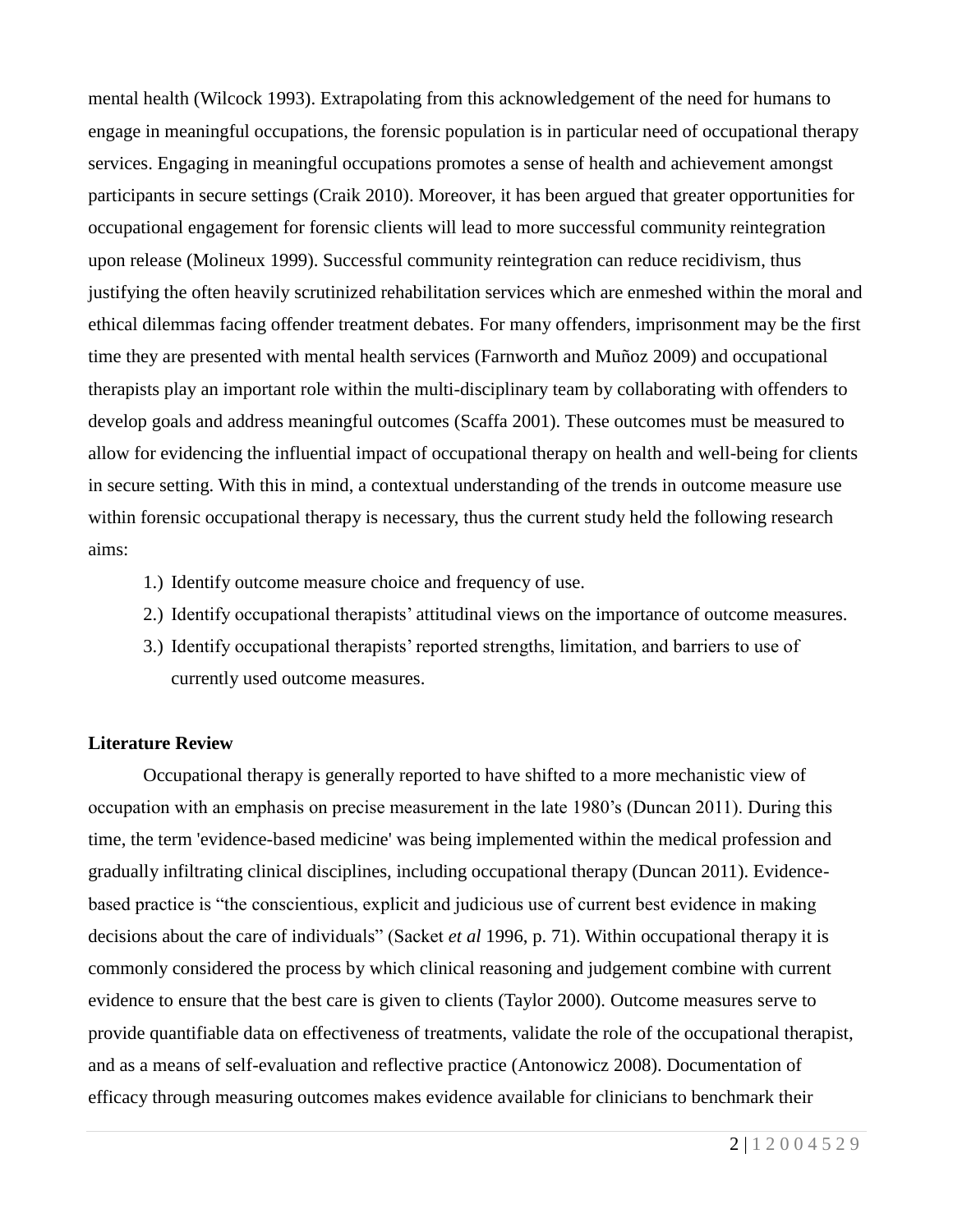intervention plans. Coster (2006) argues that emphasis needs to be paid to how appropriate measures are in identifying outcomes rather than the uni-dimensional focus on the psychometric properties of the measure. Zur *et al* (2012, p.245) asserts that "best assessment practice involves acknowledging the need to draw on empirical evidence of validity, using measures for the purposes they were intended for, and being continually mindful of the social consequences of the actions based on score interpretation." Forensic occupational therapy, however, has a relatively sparse evidence base to which practitioners can refer, making it difficult to provide best practice for the client (Duncan *et al* 2003). The increasing emphasis on measuring effectiveness of interventions positions examination of outcome measures as a top priority for research in order to justify the unique and valuable skills that occupational therapy can provide to forensic clients.

There has been limited research into the use of specific standardised outcome measures in forensic settings. A gap in literature also remains regarding overall frequency of outcome measure use and practitioners' opinions in relation to their appropriateness and suitability to the setting and client group. In 2003, a survey-based study was conducted by Duncan which sought to illuminate the priorities within forensic occupational therapy, and a portion of the survey was designated to information regarding the use of outcome measures in practice. The results from that study found that only 62% of occupational therapists used outcome measures (most of which were based on Kielhofner's (2008) Model of Human Occupation) and that for those that didn't, the primary barrier was time (Duncan 2003). Additional research was recommended, however, regarding further specificity into the intricacies of outcome measure use in forensic occupational therapy. Outside the domain of occupational therapy the literature identifies the use of 450 instruments to measure a total of 1038 outcome variables within forensic mental health services (Chambers *et al* 2009). This type of systematic review should be conducted within the field of occupational therapy specifically. The College of Occupational Therapist's Research and Development plan in both 2002 and 2012, as well as Duncan's 2003 survey of occupational therapists all highlighted the need for research into forensicspecific occupational therapy outcome measures as the top priority, yet little relevant research has been published in the 10 years since these publications originally identified this need. This study sought to explore the trends of outcome measure use within forensic occupational therapy.

## **Methods**

## *Methodology*

A quantitative methodology was employed based on the aims of the study being descriptive in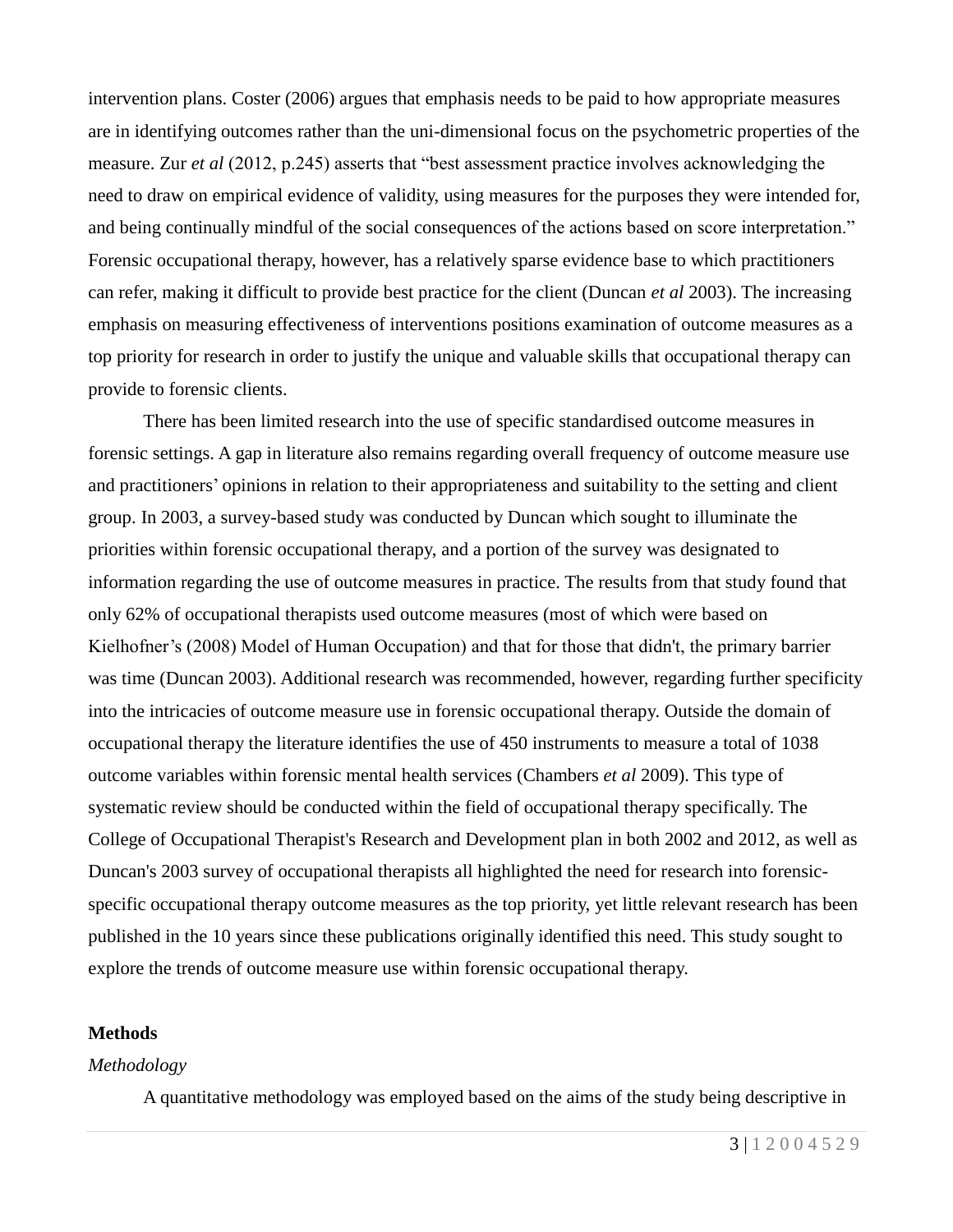nature. The primary constructs of interest referred to capturing information from a sample in order to make inferences regarding overall trends within a population, thus a quantitative approach using surveys was more appropriate than a qualitative, interview methodology.

#### *Questionnaires*

Questionnaires were utilised as the sole source of data collection. Methods allowing for selfadministration are considered highly effective for obtaining accurate responses from participants due to their anonymous and non-judgmental nature (Fowler 2002). The 15-item questionnaire was developed on the *KwikSurveys* website and the link remained active for a total of 4 months. The questionnaire was piloted with two non-forensic occupational therapists and revisions were made prior to sending invitations. Multiple choice, Likert-scale, and open-ended questions were included to elicit information regarding commonly used outcome measures, their frequency of use, and the strengths, limitations, and barriers to their use. Commonly used outcome measures in mental health and forensic occupational therapy were identified from textbooks, research articles and from a systematic review contained within the Practice Guidelines for Forensic Occupational Therapy (COT 2012). Participants were also asked about their general attitudes regarding outcome measures. Each question was specifically designed to provide a meaningful contribution to the research question and was structured in accordance with recommendations regarding survey design (Fink 2002; Fowler 2002).

#### *Sampling Techniques*

Participants were recruited using two non-probability sampling methods: purposive sampling and snowball sampling. Purposive sampling (also known as judgment sampling), refers to actively seeking out study participants based on certain affiliations or characteristics in order to serve a distinct and explicit purpose (Bernard 2000). Invitation emails were sent to occupational therapists in the field of forensic mental health, as identified from: published articles, internet searches for occupational therapy departments in forensic services in the United Kingdom, Australia, and Ireland, key note speakers from the annual National Forensic Occupational Therapy (NFOT) Conference from years 2009-2012, and from the Guideline Development Group for the 2012 COT *Occupational therapist use of occupation-focused practice in secure hospitals: Practice Guideline* publication. A link to the questionnaire was included in the email, as well as a request to send link to colleagues, thus a snowball sampling method was encouraged. Snowball sampling relates to the dissemination of participant recruitment through recruiting several key members of the population of interest and is often used for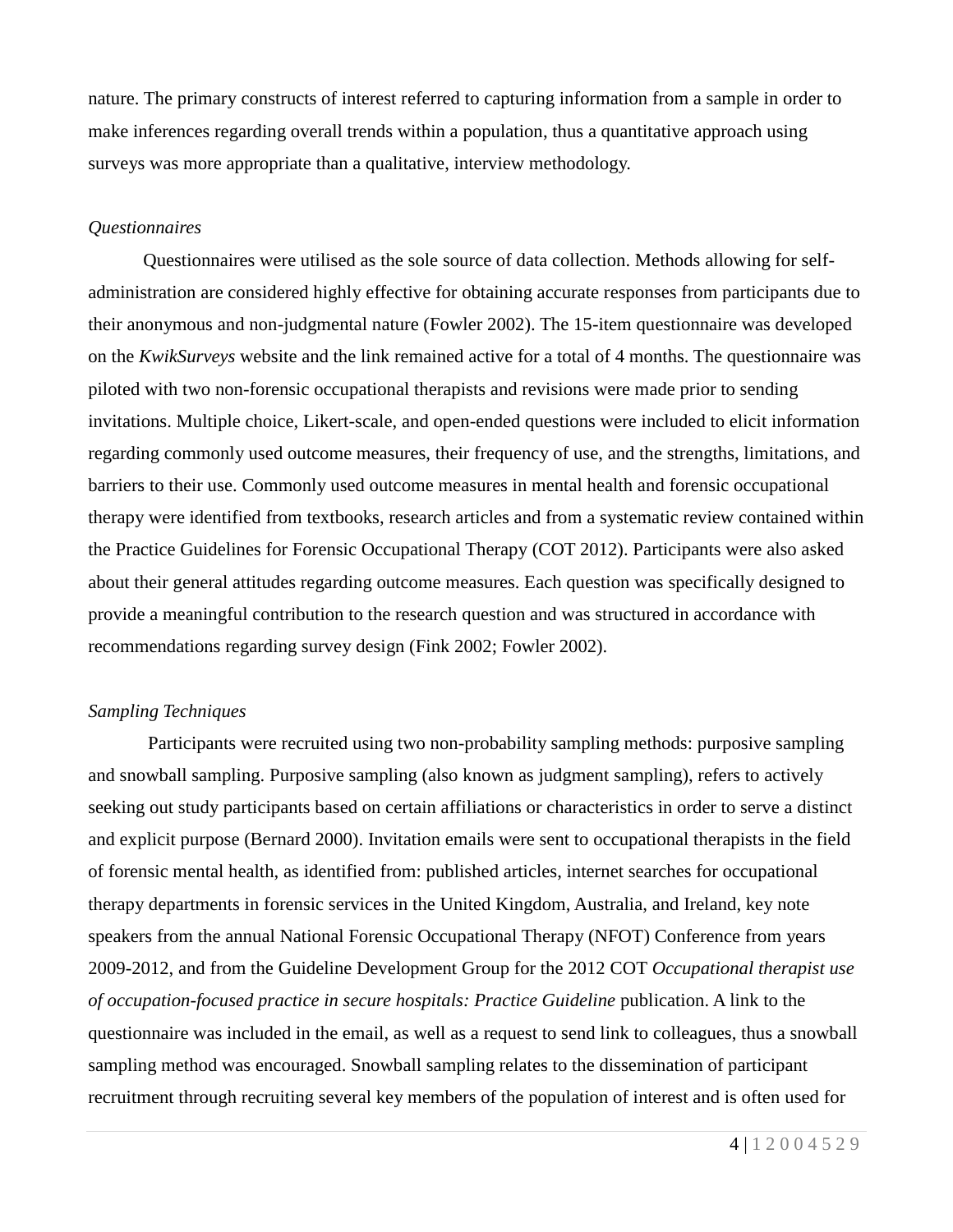populations that are difficult to locate (Bernard 2000). The questionnaire link was also uploaded to a Forensic Occupational Therapy Facebook page [\(https://www.facebook.com/ForensicOT\)](https://www.facebook.com/ForensicOT), and to a forensic-specific occupational therapy forum on the OT Expert website [\(http://otexpert.co.uk/forensic](http://otexpert.co.uk/forensic-occupational-therapy-2/)[occupational-therapy-2/\)](http://otexpert.co.uk/forensic-occupational-therapy-2/).

## *Participants*

The population of interest was occupational therapists working in forensic settings (prisons, jails, correctional facilities, low/medium/high security hospitals and community services). Demographic categories such as age, gender, or ethnicity were not collected, however participants were asked to specify in what country they currently practice so as to establish the geographic parameters of the sample. The single criterion for inclusion was that participants must be currently working as occupational therapists within a forensic setting, and no additional exclusion criteria were implemented. As sampling error statistics were difficult to ascertain, the final sample will be described and discussed in relation to generalisability to the population of interest. A total of 37 occupational therapists completed the online survey. Four participants worked in low security hospitals, 16 worked in medium security hospitals, 9 worked in high security hospitals, 4 worked in the community, and 4 responded with 'other' which included academia (research and tertiary education) and occupational therapy service provision. Number of years reported working in forensic services ranged from 1 to 19 years (mean: 7.9 years, standard deviation: 6.1 years). The majority of participants were Senior clinicians (12) followed by Basic Grades (9), Heads of Departments (6), four participants were Clinical Specialists, and six participants classified their job title as 'other' (OT Assistant, Lead AHP, and Band 5 Experienced/Senior 2 Equivalent). The majority of participants worked in the UK (21), while 15 participants worked in Australia, and 1 participant worked in Ireland.

## *Data Analysis*

Data was analysed using the computer software program Statistical Package for the Social Sciences (SPSS). Primary analysis was descriptive and aimed to portray the frequency of use of a list of 15 established and standardised outcome measures. Open-ended questions were analysed by the primary researcher using a quantitative summative content analysis approach, which entailed categorising textual answers based on the content and overall usage within the sample (Hsieh and Shannon 2005).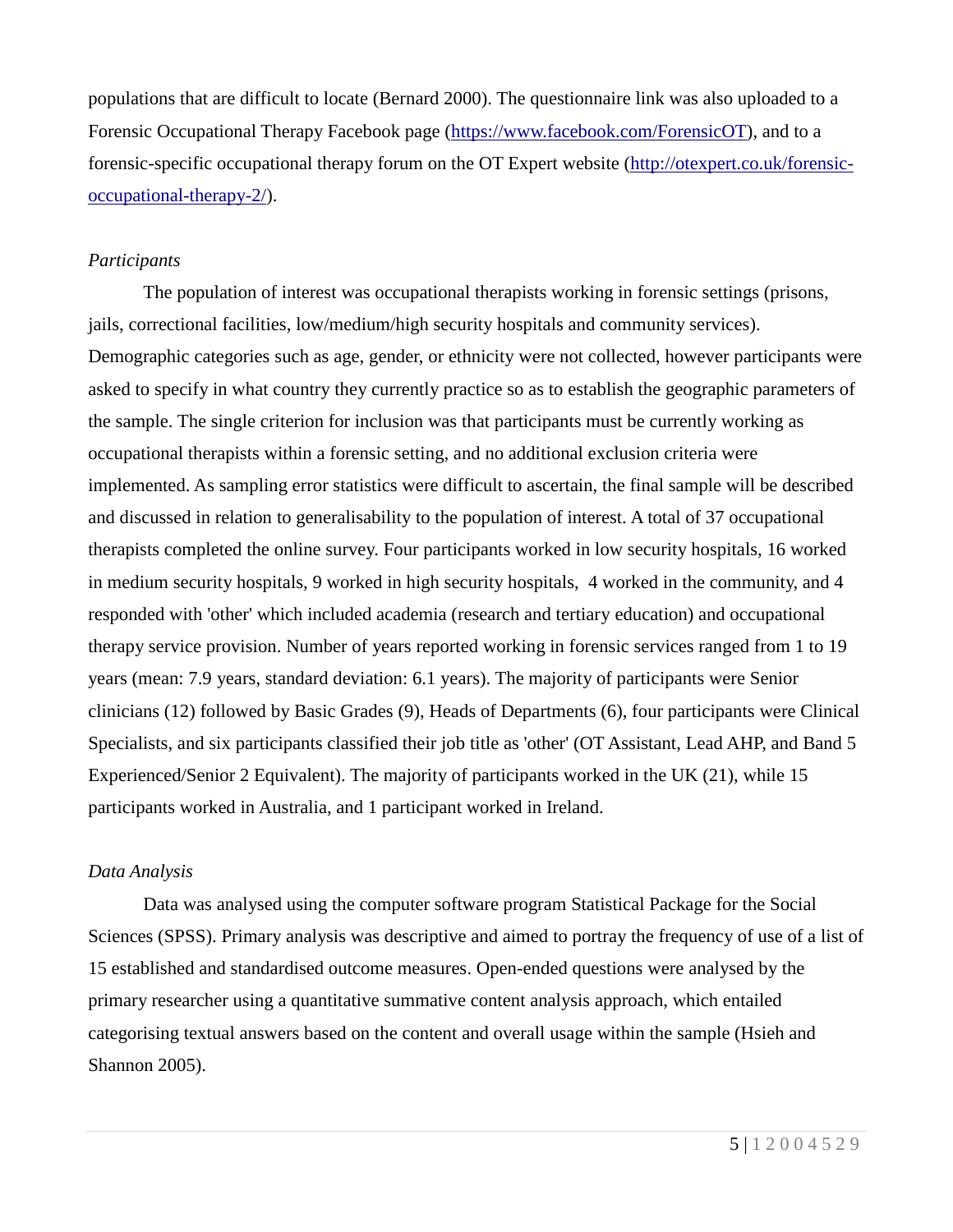#### *Ethical Considerations*

In order to have an ethically sound research study, participants' dignity and rights must be protected at all times and the potential benefit of the research must outweigh any perceivable risks (Jenkins *et al* 1998). No sensitive or potentially distressing questions were included in the questionnaire and no questions were asked that would elicit sensitive client information. The potential benefits of the dissemination of the research results are thought to outweigh the requirements from participants and all attempts were made to minimise potential risks. The questionnaire was designed to be easily understood, require minimal effort, and take no more than 10 minutes to complete. Electronic surveys were anonymously submitted which ensured the privacy of participants and informed consent was inferred based on online survey submission. No incentives, financial or otherwise, were offered for participation in this study. This research was granted ethical approval by the Education & Health Sciences (EHS) department of University of Limerick.

#### **Results**

This study found that there were 15 outcome measures used amongst the participants, with the Model of Human Occupation Screening Tool (MOHOST) being the most common. All participants reported that they used outcome measures in practice and most participants reported using outcome measures with the majority of their clients. Attitudes towards outcome measures and evidence-based practice varied. A number of strengths, limitation, and barriers to the use of outcome measures in forensic settings were identified.

#### *Outcome Measure Use*

A list of 15 outcome measures was provided and participants were asked to select all the assessments that they use in practice. Responses show an array of outcome measures, with the five most common being: Model of Human Occupation Screening Tool (MOHOST): 86.5%, Occupational Circumstances Assessment Interview and Rating Scale (OCAIRS): 81.1%, Occupational Self-Assessment (OSA): 75.7%, Assessment of Motor and Process Skills (AMPS): 56.8%, and Assessment of Communication and Interaction Skills (ACIS): 51.4%. Three of the listed outcome measures were not reported as being used. [Figure 1]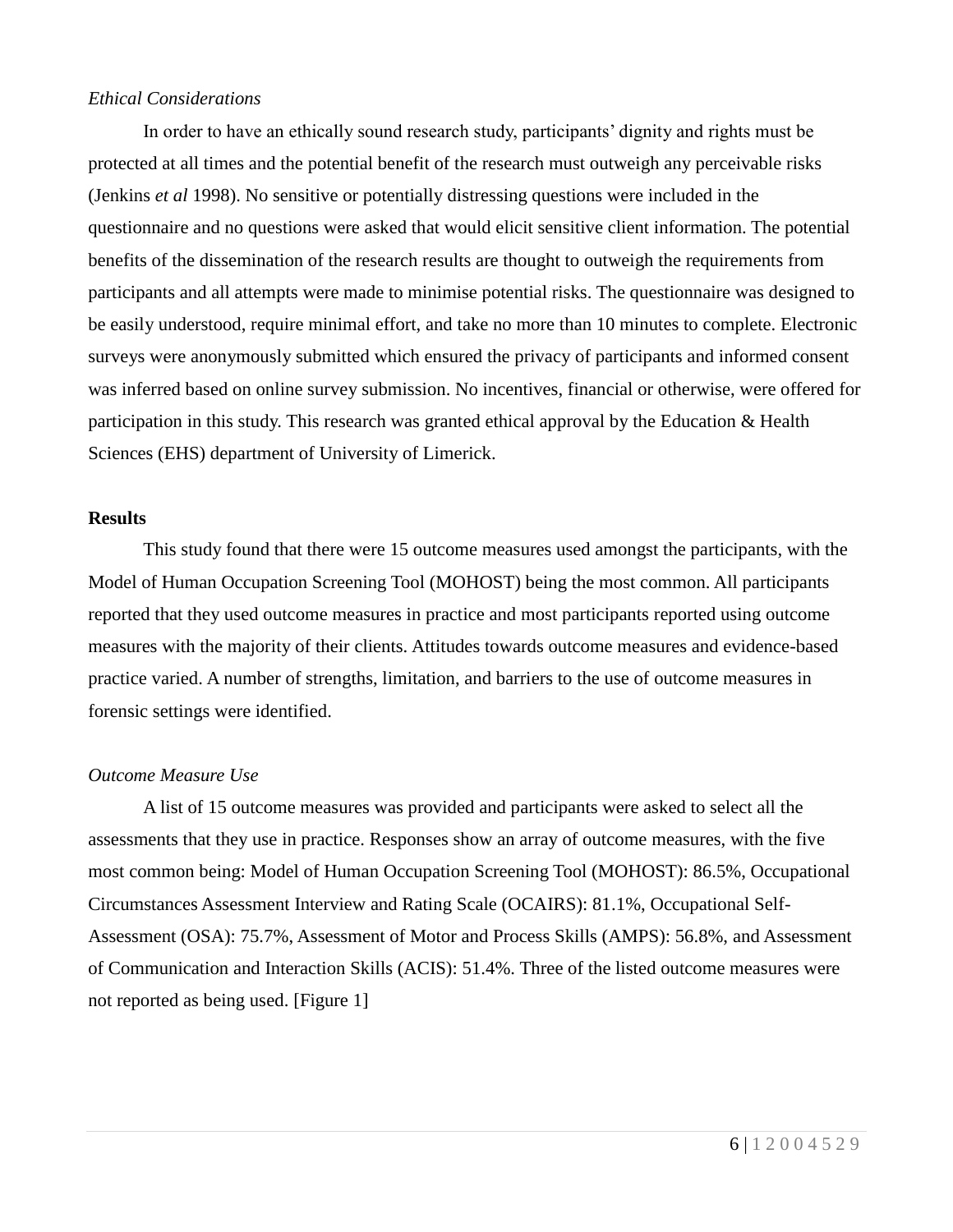

**Figure 1: Outcome Measures Used**

Assessment of Motor and Process Skills (AMPS): 56.8%, Volitional Questionnaire (VQ): 40.5%, Occupational Self-Assessment (OSA): 75.7%, Lehman Quality of Life Interview (QOLI): 2.7%, Manchester Short Assessment of Quality of Life (MANSA): 0.0%, Self-Efficacy Scale (SES): 2.7%, Capability to Perform Daily Occupations (CPDO): 0.0%, Occupational Circumstances Assessment Interview and Rating Scale (OCAIRS): 81.1%, Assessment of Communication and Interaction Skills (ACIS): 51.4%, Camberwell Assessment of Need- Forensic Short Version (CANFOR): 16.2%, The Social Behavioral Scale (SBS): 0.0%, Model of Human Occupation Screening Tool (MOHOST): 86.5%, Functional Independence Measure (FIM): 13.5%, Occupational Performance History Interview II (OPHI-II): 27%, Canadian Occupational. Performance Measure (COPM): 16.2%. Assessments that were identified as 'other' were: Worker Role Interview (WRI), Evaluation of Social Interaction (ESI), Allen's Cognitive Level Screen (ACLS), Sensory Profile, Interest Checklist, Functional Assessment Measure (FAM), Mental Health Inventory (MHI), Barry Rehabilitation Inpatient Screening of Cognition (BRISC), and the Quickscreen Clinical Falls Risk Assessment.

When participants were asked to select their top 3 most commonly used assessments, there was considerably less variability in the data, however, the MOHOST was still the most often reported [Figure 2]. Twenty-three participants (63.9%) reported that they use outcome measures with over 80% of their clients, while only one participant said they use outcome measures with less than 20% of their clients [Figure 3]. A variety of reasons were reported for why participants use outcome measures in practice [Figure 4]. The most common was 'tracking client progress' which was reported by 89.2% of participants. A majority (67.6%) of participants said that no one in their department had developed an assessment to use as an outcome measure, although 9 participants responded 'yes' to this question, while another 3 said 'don't know'.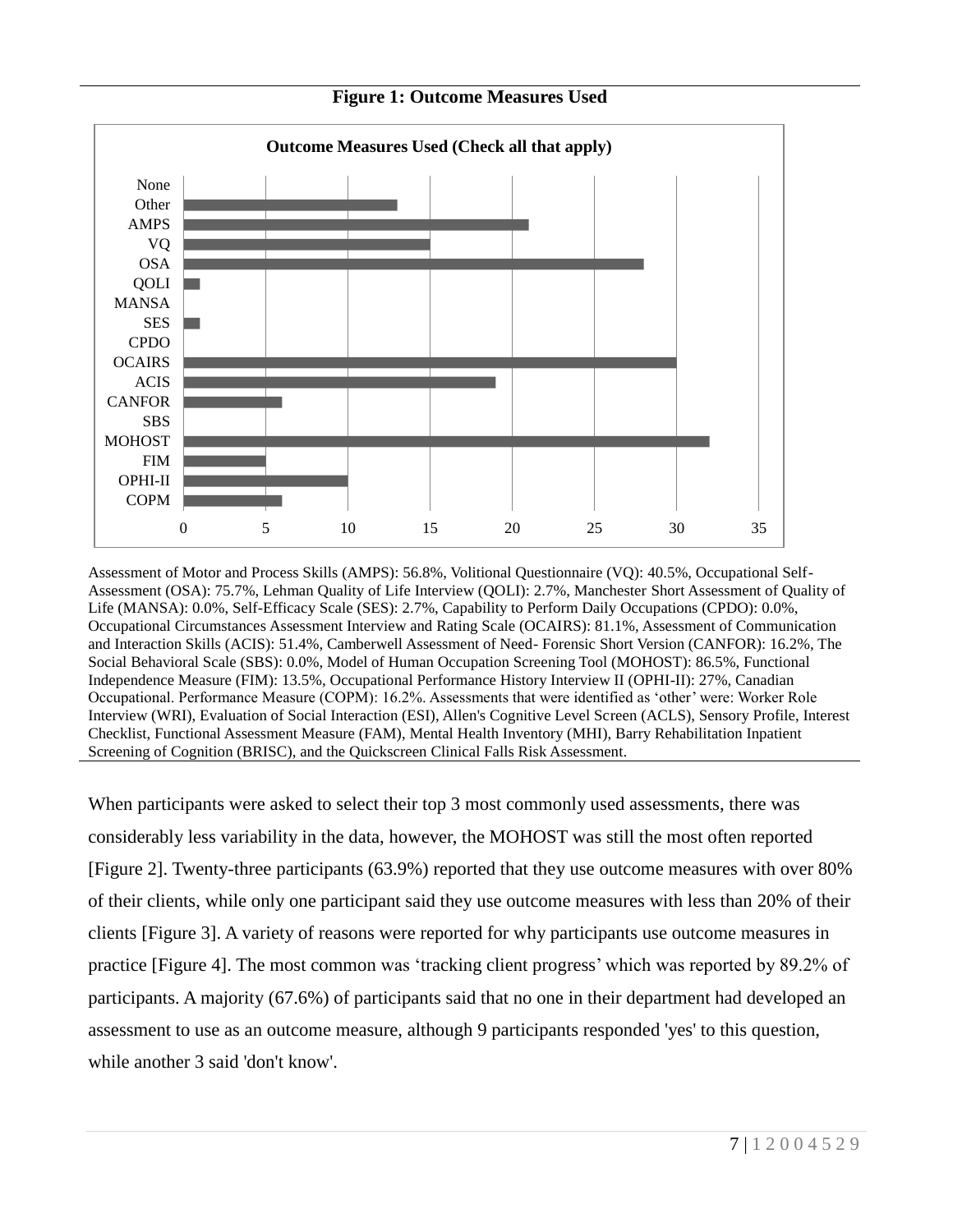

Assessment of Motor and Process Skills (AMPS): 32.4%, VQ: 10.8%, Occupational Self-Assessment (OSA): 48.6%, Assessment of Communication and Interaction Skills (ACIS): 16.2%, OPHI-II: 10.8%, FIM: 13.5%, MOHOST: 78.4%, CANFOR: 8.1%, OCAIRS: 35.1%, COPM: 10.8%, and 10.8% 'other'.



#### **Figure 3: Percentage of Clients Outcome Measures Used With**

Twenty-three participants (63.9%) reported That they use outcome measures with 81-100% of their clients, seven participants (19.4%) reported they use outcome measures with 61-80% of their clients, one participant (2.8%) said they only use outcome measures with 41-60% of their clients, four participants said they use outcome measures with 21-40% of their clients, and one participant said they use outcome measures with less than 20% of their clients.

## *Attitudes Towards Outcome Measures*

On the Likert-scale questions, most participants (67.5%) strongly agreed that 'outcome measures are important to validate Occupational Therapy practice'. Half of participants agreed that they 'would like to be more comfortable using outcome measures'. That 'outcome measures are a good use of time', 51.3% agreed with this statement. In relation to wanting to use outcome measures 'more often in practice', 44.4% strongly agreed. In relation to wanting to use outcome measures 'less often in practice', 50% disagreed with this statement. [Figure 5]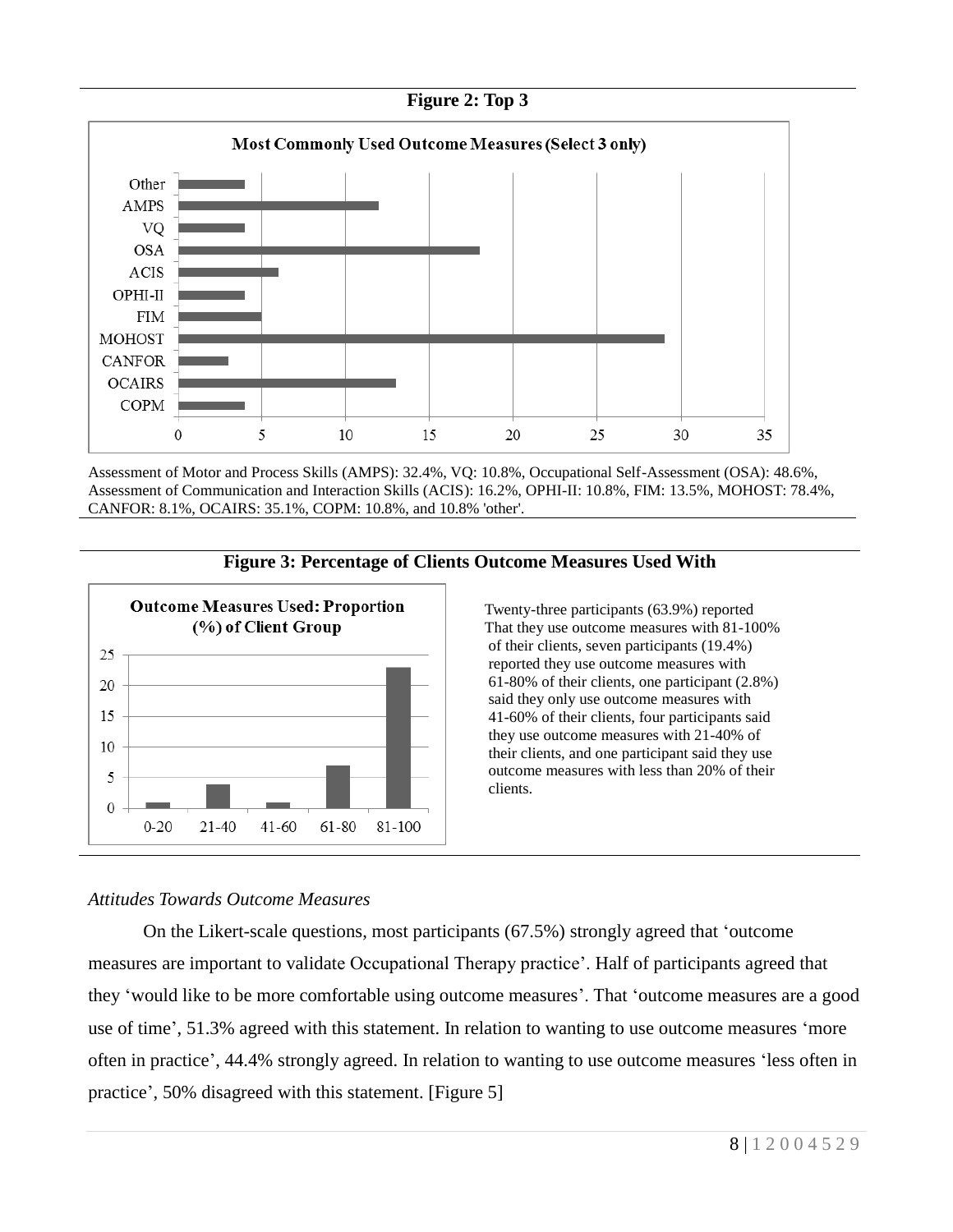

Tracking client progress: 33 participants (89.2%), Show progress/ goal achievement to client: 31 participants (83.8%), Discharge summary: 22 participants (59.5%), Department protocol/required for client files: 20 participants (54.1%), Professional and/or personal development: 14 participants (37.8%), Service audit: 12 participants (32.4%), Publish as research: 7 participants (18.9%), Other: 7 participants (18.9%). 'Other' answers (18.9%) include: for CPA, to embed within clinical practice for self and team, to use as a baseline for identifying treatment goals, to provide feedback to MDT, commissioning specifications, to track progress in a new unit, and as an information gathering tool.

| <b>Figure 5: Attitudes Towards Outcome Measures</b>                 |                                    |                 |            |                          |
|---------------------------------------------------------------------|------------------------------------|-----------------|------------|--------------------------|
|                                                                     | <b>Strongly</b><br><b>Disagree</b> | <b>Disagree</b> | Agree      | <b>Strongly</b><br>Agree |
| I believe outcome measures are important to<br>validate OT practice | $0(0\%)$                           | 1(2.7%)         | 11(29.7%)  | 25 (67.5%)               |
| I would like to be more comfortable using<br>outcome measures*      | 1(2.7%)                            | 12 (33.3%)      | 18 (50%)   | $5(13.8\%)$              |
| I believe using outcome measures is a good use of<br>time           | $0(0\%)$                           | $2(5.4\%)$      | 19 (51.3%) | $16(43.2\%)$             |
| I would like to use outcome measures more often<br>in practice*     | $2(5.5\%)$                         | $6(16.6\%)$     | 12 (33.3%) | $16(44.4\%)$             |
| I would like to use outcome measures less often in<br>practice*     | 17 (47.2%)                         | 18 (50%)        | $0(0\%)$   | 1(2.7%)                  |

**\***Only 36 of the 37 participants responded to these questions, which accounts for slight discrepancies in percentages across questions

## *Strengths, Limitations, and Barriers to Outcome Measure Use*

Three open-ended questions were asked at the end of the survey which encouraged participants to describe the strengths of using outcome measures in practice, the limitations to using outcome measures in practice, and the barriers to using outcome measures in practice. Of the 37 participants, 29 participants responded to these questions. The text was then analysed for content and divided into categories based on the number of respondents who provided similar answers. Although limitations to outcome measures and barriers to outcome measure use were asked as separate questions, content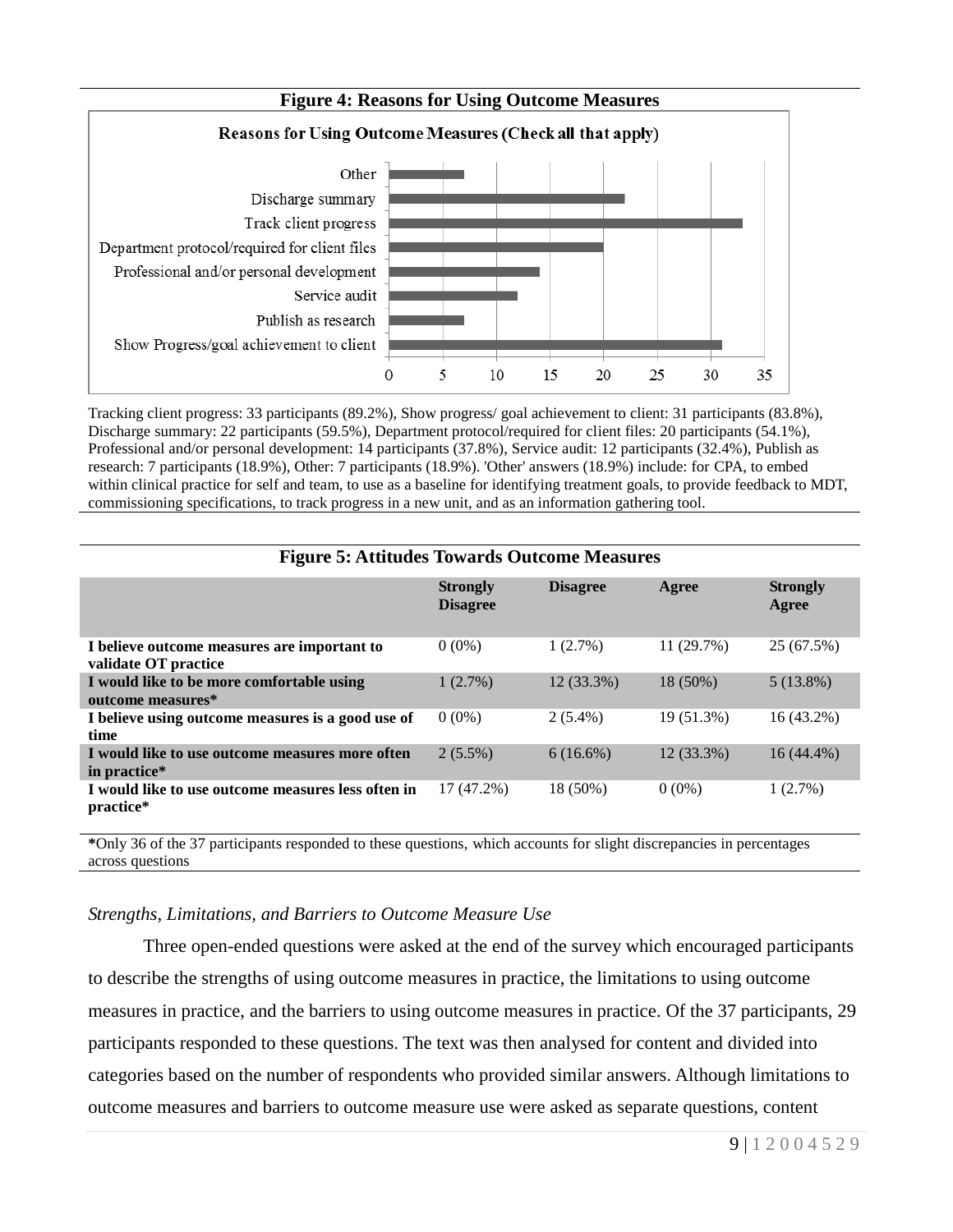analysis revealed significant overlap of answers between these two questions and thus they were merged for the results and discussion. [Figure 6]

| <b>Figure 6: Strengths, Limitations, and Barriers to Outcome Measure Use</b> |                                                       |  |  |
|------------------------------------------------------------------------------|-------------------------------------------------------|--|--|
| <b>Strengths</b>                                                             | <b>Limitations and Barriers</b>                       |  |  |
| Tracking Progress and Feeding Back Progress to Client                        | Lack of Time                                          |  |  |
| Promotes Evidence-based Practice and Efficacy of<br>٠                        | Inadequate Training and Familiarity                   |  |  |
| <b>Interventions</b>                                                         |                                                       |  |  |
| <b>Enhances Multi-disciplinary Communication</b><br>$\blacksquare$           | Not Specific Enough for Forensic Setting/Client<br>٠  |  |  |
|                                                                              | Group                                                 |  |  |
| Identifies Needs and Determines Baseline                                     | Not Sensitive Enough to Change and Capturing<br>п     |  |  |
|                                                                              | <b>Outcomes</b>                                       |  |  |
| Validates the Role of Occupational Therapy<br>٠                              | Not Client-Centered                                   |  |  |
| Guides Intervention Planning<br>٠                                            | Lack of Evidence Base<br>п                            |  |  |
| Assists in Goal Setting<br>٠                                                 | Difficulties Relating to Multi-disciplinary Team<br>٠ |  |  |
| Allows for Consistency and Continuity<br>٠                                   |                                                       |  |  |

## *Strengths*

- **Tracking Progress and Feeding Back Progress to Client:** The majority of participants (22) identified that outcome measures provided a means by which to track progress. This was primarily related to relaying feedback regarding progress to the patient themselves, but was also reported in relation to tracking progress for the sake of the therapist and their feedback to the wider team.
- **Promotes Evidence-based Practice and Efficacy of Interventions:** The use of outcome measures to evidence the efficacy of their interventions was cited by 13 respondents.
- **Enhances Multi-disciplinary Communication:** Outcome measures were mentioned by nine participants as facilitating multi-disciplinary communication in various ways such as providing a common language, clarifying the occupational therapy role, and explaining interventions.
- **Identifies Needs and Determines Baseline:** The use of outcome measures in establishing baseline functioning and assessing needs through the use of outcome measures was referred to by nine participants.
- **Validates the Role of Occupational Therapy:** Eight participants highlighted that outcome measures served to justify the importance of occupational therapy and provided validation and the value of the profession.
- **Guides Intervention Planning:** Using outcome measures as a tool to inform the intervention planning process was referred to by seven participants.
- **Assists in Goal Setting**: Eliciting therapeutic goals was highlighted by six participants as a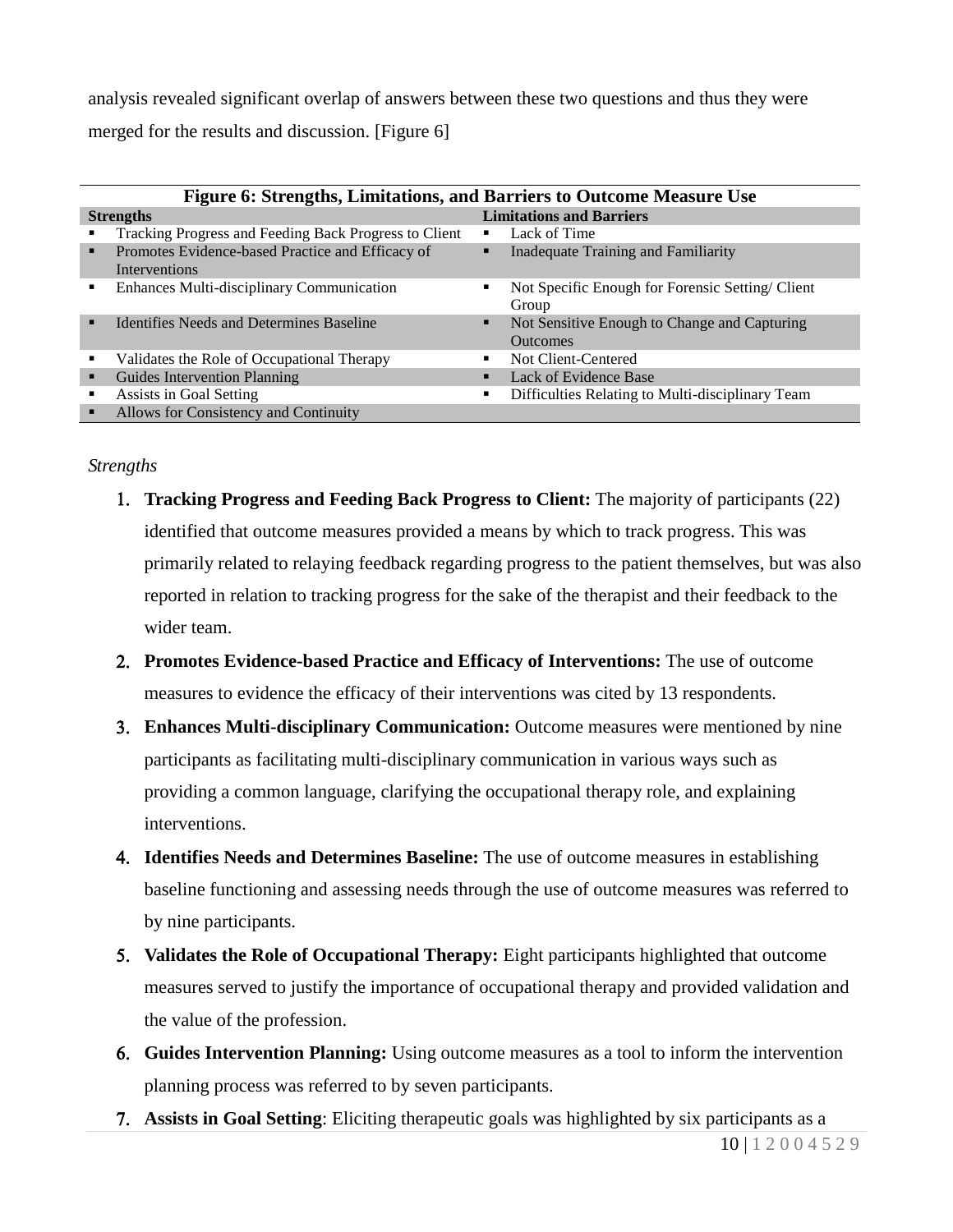reason for using outcome measures.

 **Allows for Consistency and Continuity**: Four participants identified that they felt that outcome measures provided them with a continuity of care for the client and allowed for consistency between therapists.

## *Limitations and Barriers*

- **Lack of Time:** The majority of participants (21) referenced time as a limiting factor in the implementation of outcome measures in practice. Time was referenced in relation to managing a heavy caseload, familiarising oneself with the assessment, carrying out the assessment, and report writing.
- **Inadequate Training and Familiarity:** A total of 17 participants felt that therapists' lack of familiarity and/or training was a barrier to outcome measure use.
- **Not Specific Enough for Forensic Setting/ Client Group:** Lack of specificity to the forensic client and the secure setting was referenced by eight participants.
- **Not Sensitive Enough to Change and Capturing Outcomes:** Seven participants stated that outcome measures did not provide the sensitivity to capture subtle changes or nuanced outcomes.
- **Not Client-Centered:** Seven participants reported that a limitation to using outcome measures in practice is that often they are not client-centered.
- **Lack of Evidence Base:** Not having a comprehensive evidence base for various outcome measures within the forensic setting was highlighted by four participants as a limitation to their use.
- **Difficulties Relating to Multi-disciplinary Team:** Four participants mentioned various factors relating to the multi-disciplinary team as a limiting factor for outcome measure use (e.g. lack of understanding, disciplines not reading reports)

## **Discussion**

The results indicate several key trends for occupational therapists using outcome measures in their practice, which will be critically examined below. Commonly used outcome measures will be discussed based on their relationship to the Model of Human Occupation (MOHO). Strengths and limitations of using outcome measures in practice will be discussed in relation to therapists' reported attitudes towards outcome measure use and practicalities within the clinical environment.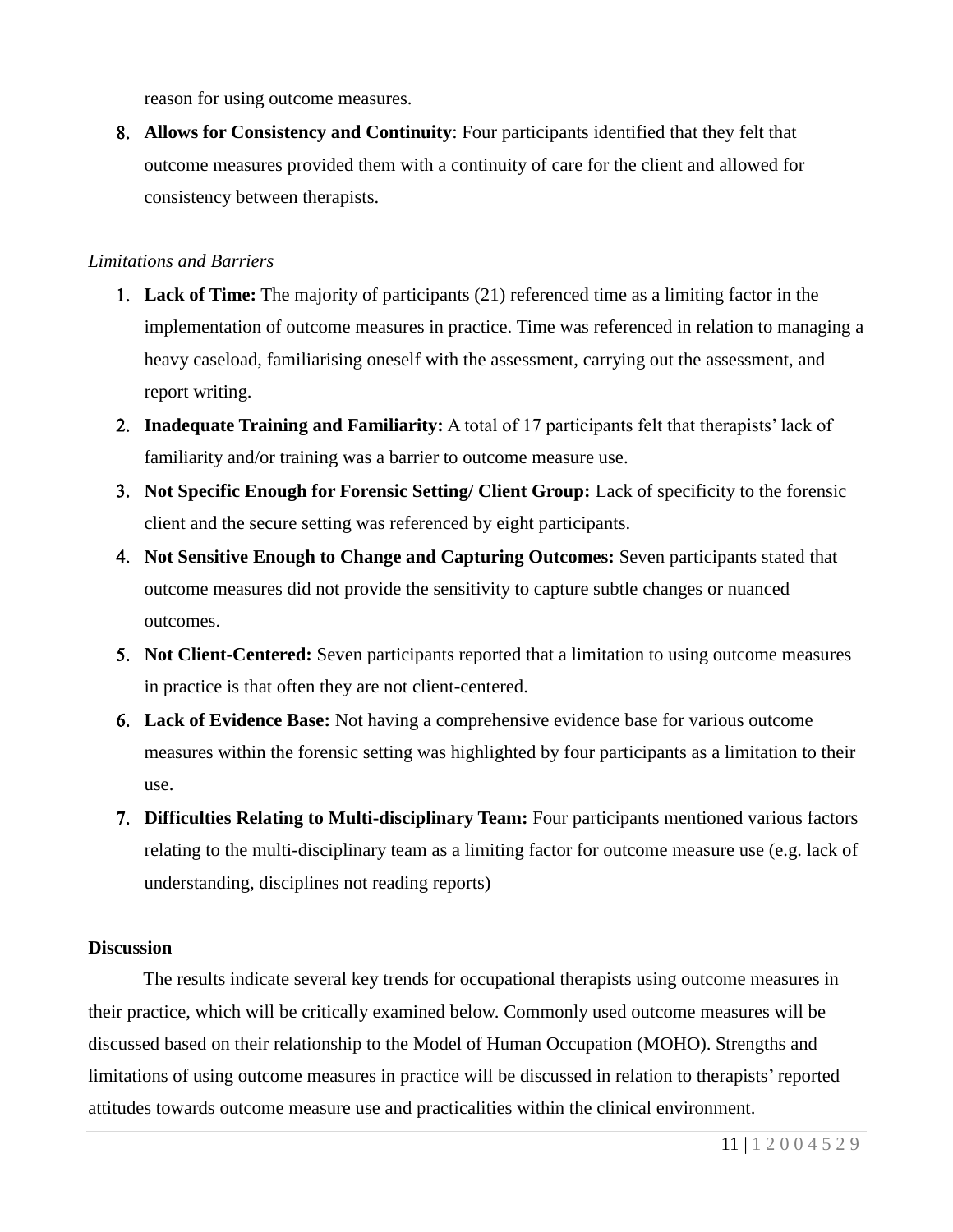#### *Outcome Measures Used*

All therapists reported using outcome measures, and reported a tendency to use them with the majority of their clients. The three most commonly used outcome measures were the MOHOST, the OCAIRS, and the OSA which are all MOHO assessments. The MOHO is the most extensively researched model within occupational therapy, is considered the most often used within mental health practice, and possesses a host of accompanying assessment tools (Duncan 2011). Use of the MOHO is commonly referenced within forensic occupational therapy literature (COT 2012) yet no research has been conducted on it's use as a model within the forensic setting (O'Connell and Farnworth 2007). Exploration into the reasons for which the MOHO assessments were so commonly referenced in this study would be an interesting avenue for further research. In particular, perhaps the core aspects of MOHO such as Volition (personal causation, values, and interests) and Habituation (roles and habits) (Kielhofner 2008) particularly resonate with the highly structured and monitored lifestyle of forensic clients in a secure setting. The high number of participants (20) who reported using outcome measures as per department protocol may also contribute to the use of assessments that are underpinned by a specific theoretical model. If a service has adopted a particular model as their guiding framework, then the availability of the accompanying assessment tools, rather than the practitioner's clinical reasoning, may take precedence over what outcome measures are regularly used. Although outside the realm of the current study's objectives, these postulations could provide insight into the applicability of commonly used assessments and the outcomes of interest within forensic services.

### *Tracking Progress while Maintaining Client-Centered Focus*

Using outcome measures as a means to track and subsequently feedback progress to the client was identified as the most common strength of, as well as the most common reason for, using outcome measures in practice. Assessing changes that are meaningful to the client is an important aspect of the therapeutic relationship within occupational therapy (Clarke (2003a) cited in Couldrick and Alred). As such, it is important that the outcomes being measured are, in fact, meaningful to the client and that outcome measures are being using in the appropriate fashion in order to address this. Many participants, however, identified that available outcome measures were not client-centered enough. When an occupational therapist uses an outcome measure they should ensure that it is being used with the correct intent, and that they remain holistic in their approach to assessment (Zur *et al* 2012). Participants reported that sometimes outcome measures were used to meet department protocol and can be reductionist in nature if not used correctly. One participant stated, "*if not used correctly [outcome*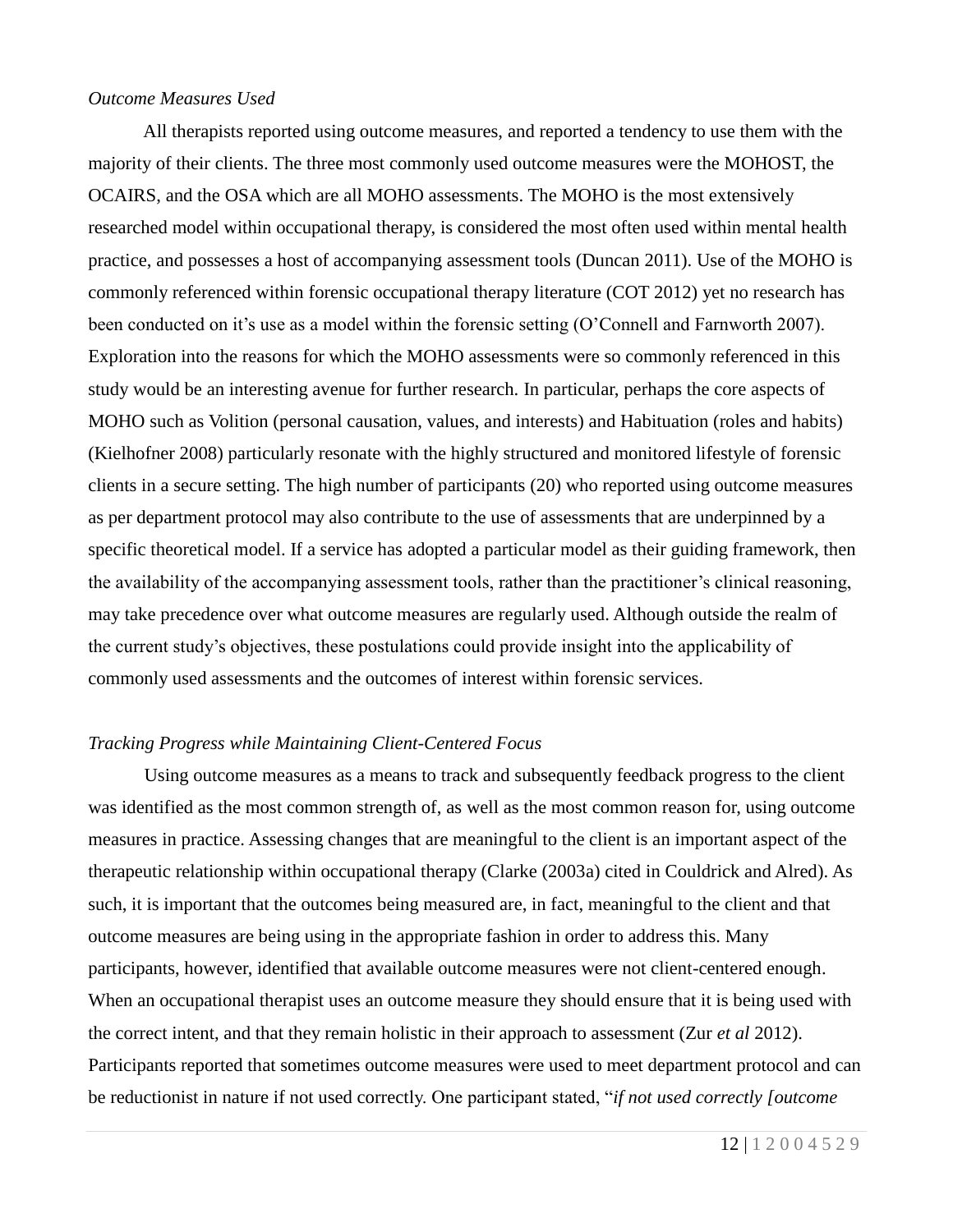*measures] can end up as a box ticking exercise rather than a tool for assessment and to inform care and treatment."* Particularly with forensic clients, the collaborative nature of the occupational therapy process can provide a much needed positive approach to rehabilitation in light of the dominance of patriarchal and confrontational practices within correctional settings (Clarke 2003). Remaining true to the professions' humanistic values when conducting assessments, therefore, must remain at the forefront of the practicing clinicians mind. Occupational therapists can provide the hopeful and encouraging environment that is necessary if treatment is to be successful (Whiteford 1997). Identifying meaningful outcomes for the client and then selecting the appropriate measure with which to track progress ensures that the focus of measurement lies within the context of client-centered care yet can still satisfy service-driven goals.

## *Role Validation within Complex Forensic Context*

Almost 90% of participants agreed or strongly agreed that outcome measures play an important role in validating occupational therapy practice. In the open-ended questions, however, only eight participants reported that serving to validate the role of occupational therapy was a strength of using outcome measures in practice. This could, in part, be related to participants' reports that many of the assessments were not sensitive enough to change or did not suitably capture the nuances of outcomes for the forensic population. Highly structured routines and limited choice of even the most basic of activities can compound the restricted occupational roles available to forensic clients (Molineaux and Whiteford 1999). Standard outcome measures may not include suitable questions to capture these factors and thus the holistic view of the client within the setting can get diluted. Assessments and outcome measures must also be sensitive to areas of difficulty post-release, and be able to address deficits that arise from a dramatic lack of occupational choices within secure settings (Farnworth and Muñoz 2009). Forensic settings are inherently complex, and not surprisingly, eight participants stated that the lack of specificity of outcome measures to the forensic setting was a barrier to their use. As one participant noted, *"consideration of the client's risks and legal requirements can over-ride all other measures,"* which highlights the unique factors that must be considered when framing assessment results in a secure setting. Therapy hours for all disciplines (including occupational therapy) are often allocated via a function of level of risk and severity of needs (Bourgon 2005). Occupational therapists can play a key role in both re-enforcing treatment addressing criminogenic factors, but can also provide meaningful therapy for clients who may get overlooked as a result of being low-risk or having committed a less serious offense. For example, engaging in creative occupations under the guidance of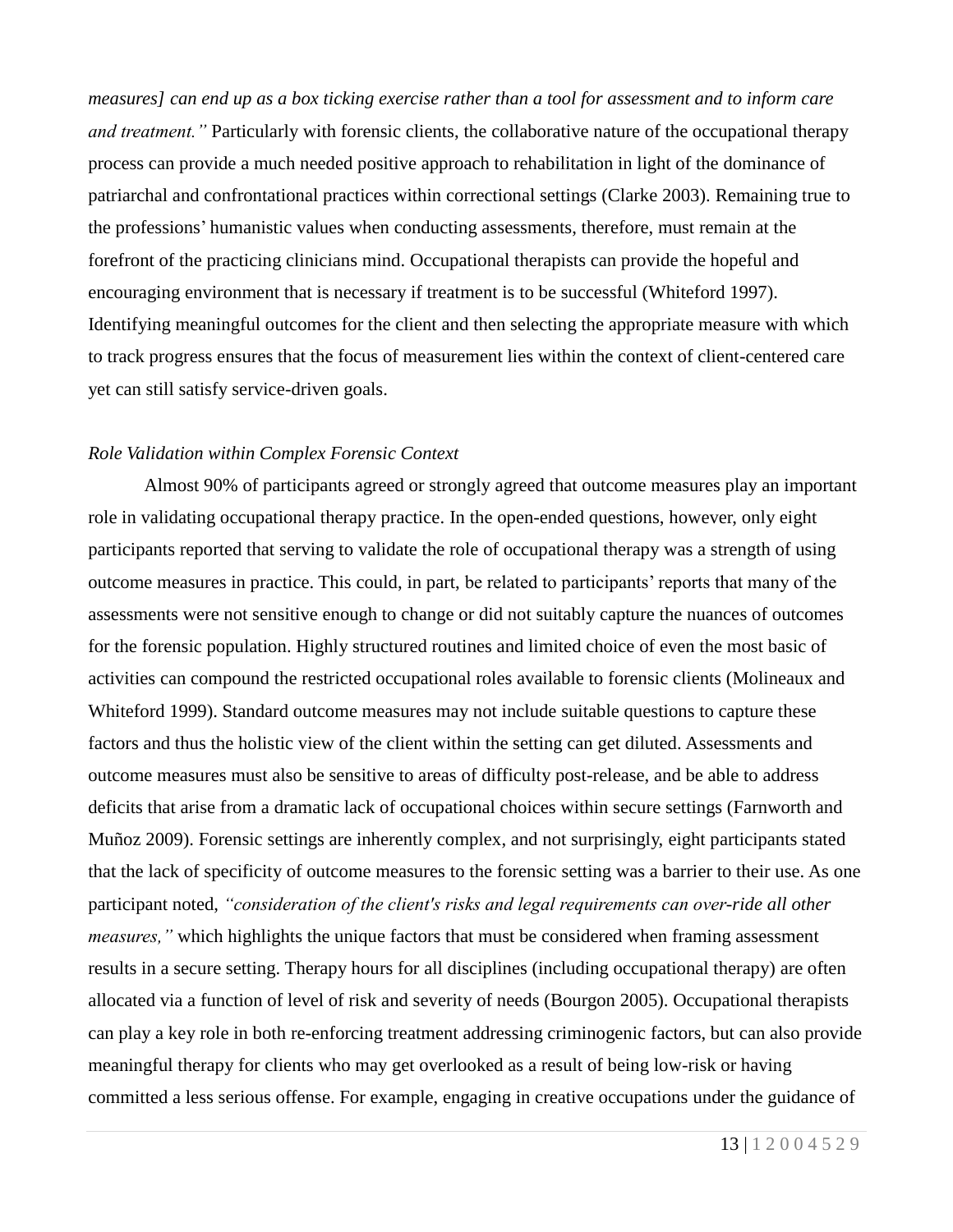the therapist can serve as a medium for clients to safely explore risk, an exploration that would normally be stifled within the secure environments (Spybey and Morgan 2003). Not only do therapists face institutional regulations such as risk assessment and safety limitation, but the heterogeneity of the client base requires a multitude of therapeutic input such as medical, psychiatric, and psychological treatment programs (Davies et al 2007), as evidenced by one participants' quote regarding outcome measure limitations; *"there are many other disciplines inputting to the same person at the same time making it difficult to prove efficacy of OT."* These factors make it challenging for occupational therapists to implement outcome measures as they typically would in other practice settings despite recognising the valuable contribution outcome measures provide in validating their role.

## *The Evidence-Based Promotion/ Lack of Research Conundrum*

Using outcome measures as a means to publish research was the least commonly cited reason for using outcome measures in this study, yet the second most commonly reported strength of outcome measures was in relation to evidence-based practice. The evidence base available for effective forensic occupational therapy, sparse as it may be, continues to serve as a benchmark for providing quality interventions to the forensic population. Psychosocial interventions have been shown to increase functional life skills, stress management, problem solving, recreational skills, and community integration (Baker and McKay 2001; Eggers *et al* 2006). Individual increases in confidence, selfesteem, assertiveness and overall improved mental state have also been documented (Garner 1995; Smith *et al* 2010; Baker and McKay 2001; Castro *et al* 2002). Interventions focused on social outcomes have shown improvement in social skills, social roles, and overall social performance satisfaction (Smith *et al* 2010; Schindler 2005; Lindstedt *et al* 2011). Efficacy for other interventions such as money management and physical fitness have also been evidenced (Elbogen *et al* 2011; Bacon *et al* 2012). These outcomes meaningfully impact the client, serve as relevant examples to the aims and principles of the profession, and provide other therapists empirical evidence to reference. As suggested by Craik (1998) services should encourage occupational therapists to undertake research on the efficacy of their practice, and time and resources should be allocated for such. Occupational therapists should take part in both the *delivery* and *generation* of evidence-based practice (Forsyth *et al* 2005). With the majority of therapists using outcome measures with many of their clients there is a significant amount of data that has remained unpublished. As highlighted by the following participant, *"we need to be able to demonstrate efficiency, quality and value for money,"* and substantiating interventions can continue to saturate the evidence base to further guide occupation-focused practice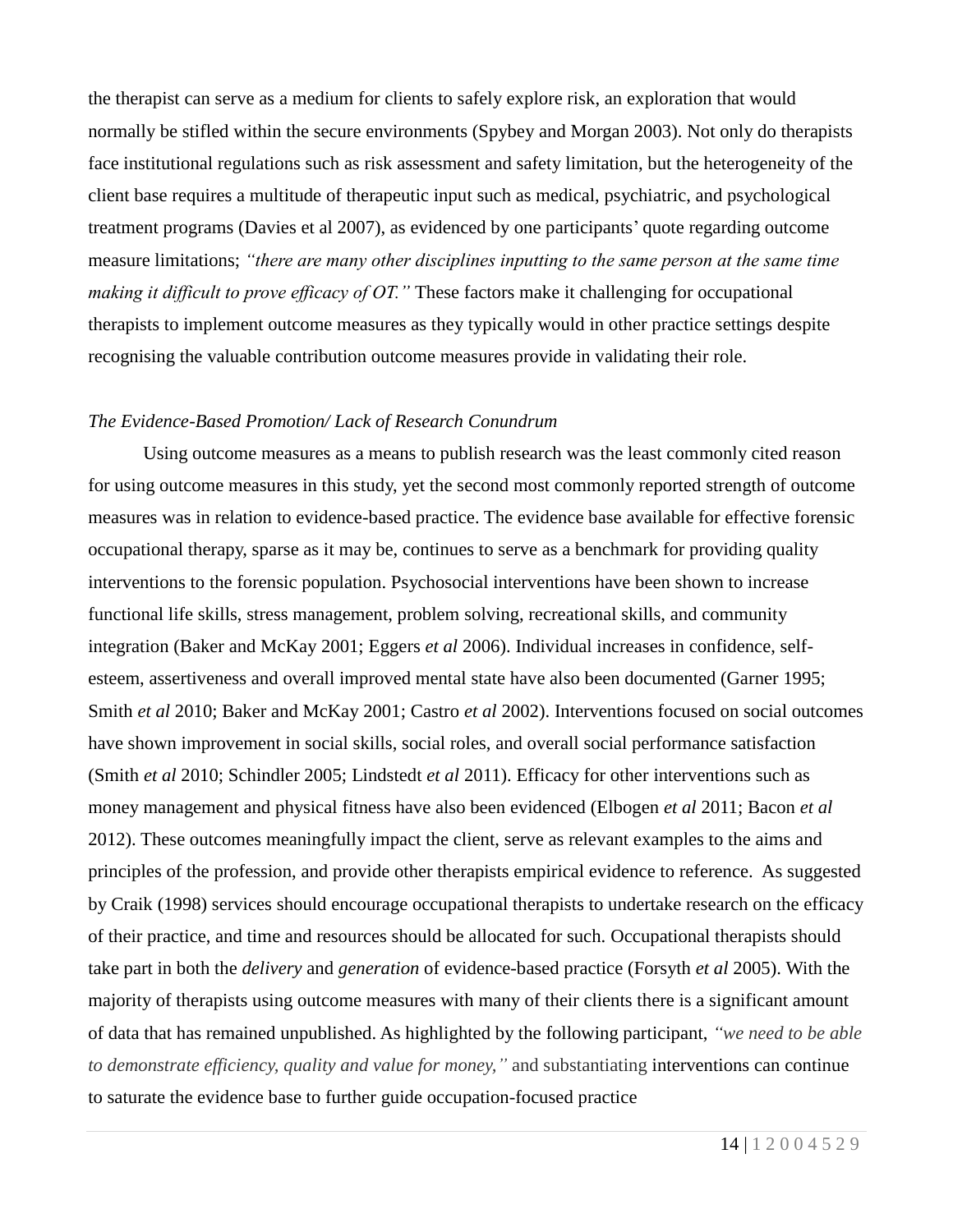#### *No Time to Familiarise*

Another highlighted limitation to the consistent use of outcome measures in practice is that therapists felt they lacked training and/or familiarity with the outcome measures that are available. Furthermore, 23 respondents agreed or strongly agreed that they would like to be more comfortable using outcome measures. Antonowicz' 2008 study also addressed that occupational therapists felt they lacked the knowledge and skill required to successfully implement outcome measurement despite acknowledging the importance of their use. Departments and services may be reluctant, however, to provide funding for adequate training for certain assessments due to the associated high training costs (Chard 2000). The most commonly referenced limitation to using outcome measures, however, was in relation to time. Needing to prioritise time for heavy caseload, time spent in deciding which assessment to use and familiarising self with same, length of administration, time taken to write reports, and time taken for frequent re-assessment were all factors associated with using outcome measures. This relationship is described by the following participant quote, *"it can take time to become familiar with each measure which can be challenging to accommodate."* This is potentially self-perpetuating because whilst therapists cite not having enough time to use outcome measures, their use within clinical settings can validate occupational therapy intervention efficacy and thus justify the need for more therapist posts. This, in turn, decreases case load and increases therapists' time available to become familiar with appropriate assessments and allows for their more consistent use, increasing capacity to provide quality interventions that can then be evidenced by appropriately assessing outcome variables.

#### **Conclusion**

This study aimed to identify trends in forensic occupational therapy outcome measure use. All participants in the current study use outcome measures and they tend to use them with the majority of their clients. Certain outcome measures are used more consistently across settings and therapists, and the most commonly used are based on the Model of Human Occupation. Identifiable commonalities appeared in the reported strengths and limitations/barriers to using outcome measures in practice, with progress tracking the most common strength and time the most common limitation.

#### *Limitations*

Several limitations to the current study relate to participant recruitment. Although probability sampling techniques are widely accepted as the most generalisable to the population (Fowler 2002),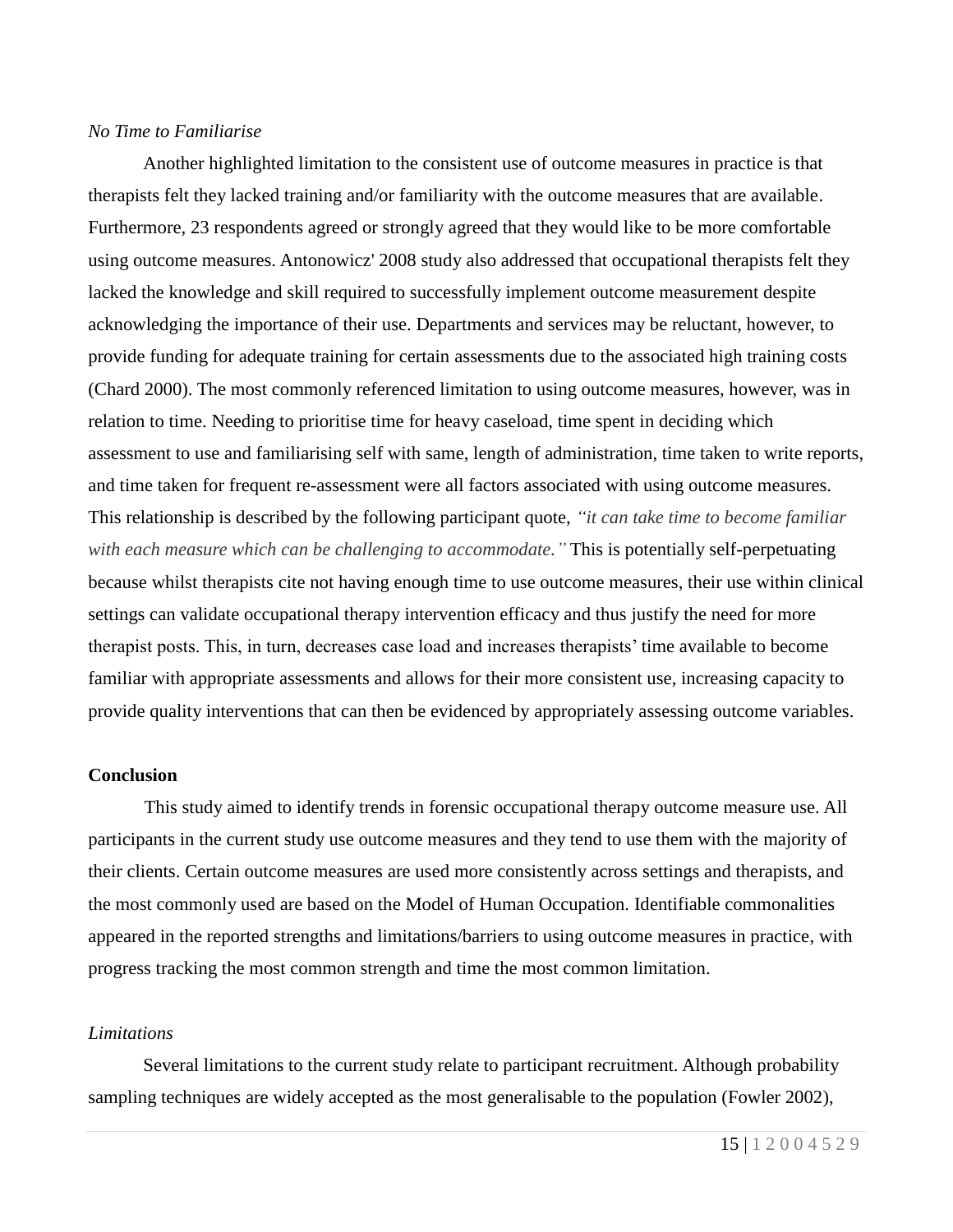logistical restraints of the current research did not allow for widespread or random sampling to occur. Procedures for sampling therefore were explicitly stated so that an audit trail could be established. The sample size was relatively small and geographically isolated and the nature of this study may have elicited more participant recruitment from therapists who feel strongly about using outcome measures. This might explain the lack of data in relation to therapists who do not use outcome measures regularly or for those that may not feel strongly one way or the other, as no participants reported not using outcome measures. While vital to know why therapists are using outcome measures, it is equally important to understand why therapists choose *not* to use outcome measures in their clinical practice. Attempts were made to distribute the survey to American and Canadian occupational therapists, although no one from North America participated in the study. As forensic settings are an established niche for occupational therapy practice in the United States and Canada, data from these countries could have potentially provided meaningful contributions to the overall research aims. Particularly what, if any, differences could be found in relation to outcome measure use within forensic settings in countries with inevitably different service provisions, cultural practices, funding and resources, health care systems, and judicial structures.

## *Implications for Practice*

The benefits of this study relate to addressing the important element of outcome measurement within a very specific field of occupational therapy. As previously mentioned, research has identified that outcome measurement is a top research priority for occupational therapists working in forensic settings however little has been done to address this priority. This study identified the frequency of use of 15 different outcome measures, providing a starting point for the testing of reliability, validity, sensitivity, and appropriateness of these measures with forensic settings. Enabling occupational therapists to express perceived limitations and strengths of outcome measures provides a foundation for assessing the applicability of such assessments and their ability to factor in the complexity of forensic clients and settings. Information regarding stated limitations can serve as an impetus to modify existing outcome measures or as a framework in developing new forensic-specific measures. Strengths of outcome measures that were identified in this study, as well as reasons for their use, can enhance clarity regarding the importance of accurate metrics within forensic services. Prioritisation of the comprehensive documentation and dissemination of effective treatment programs can assist occupational therapists continual contribution to the evidence base. Research regarding occupational therapists' use of measuring intervention effectiveness can enhance the quality of service provision for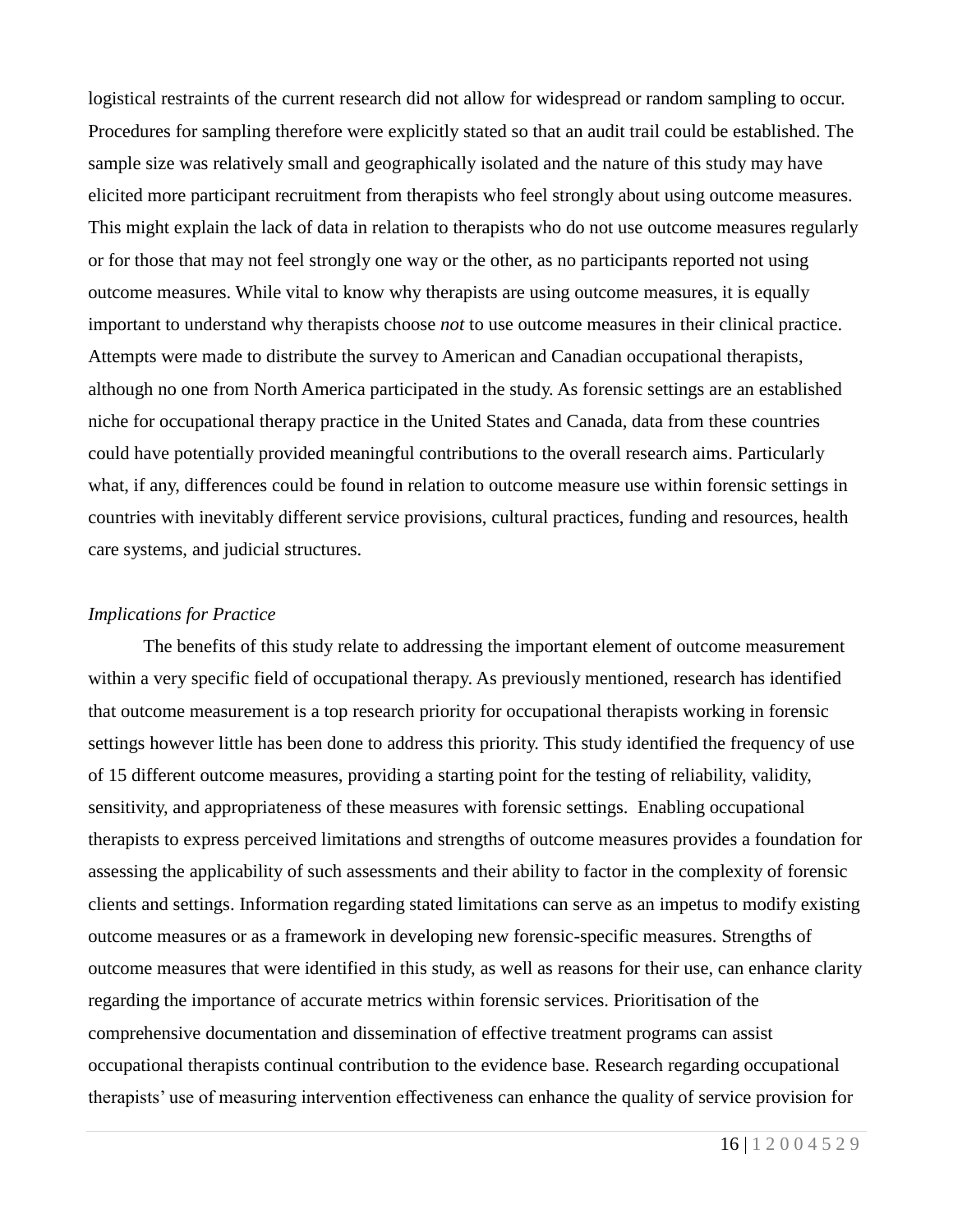clients and aids to justify the unique and valuable role that occupational therapists provide within forensic settings.

.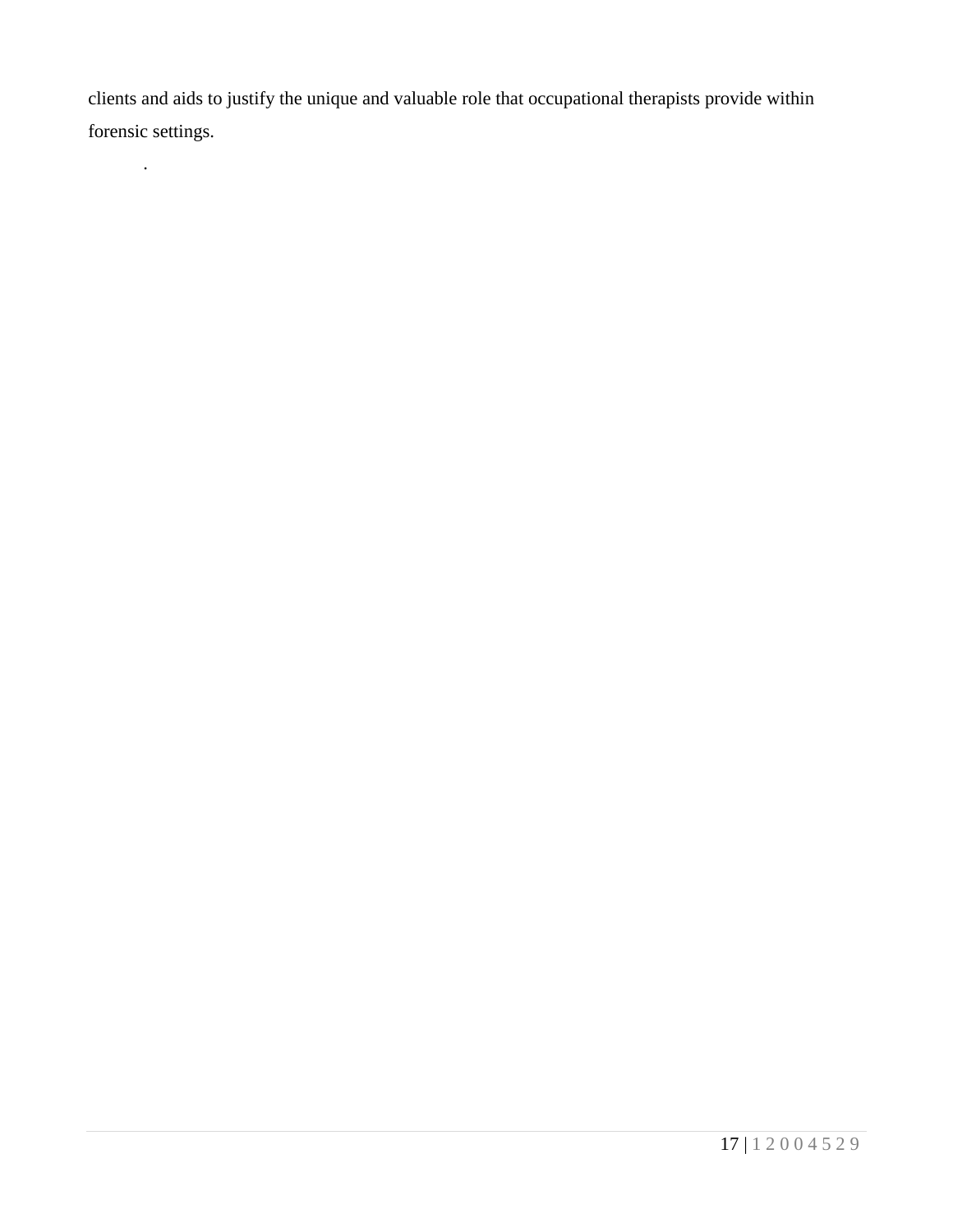## **References**

- Antonowicz, D. H. (2008) 'The reasoning and rehabilitation program: Outcome evaluations with offenders', *Social problem solving and offending: Evidence, evaluation and evolution*, 163-181.
- Bacon, N., Farnworth, L. and Boyd, R. (2012) 'The use of the Wii Fit in forensic mental health: exercise for people at risk of obesity', *British Journal of Occupational Therapy,* 75(2), 61-68.
- Baker, S. and McKay, E.A. (2001) 'Occupational therapists; perspectives of the needs of women in medium secure units', *British Journal of Occupational Therapy,* 64(9), 441-448
- Bernard, H.R. (2000) *Social Research Method: Qualitative and Quantitative Approaches,* Thousand Oaks: Sage.
- Bourgon, G. and Armstrong, B. (2005) 'Transferring the principles of effective treatment into a "real world" prison setting', *Criminal Justice and Behavior,* 32(1), 3-25.
- Castro, M., Cockerton, T. and Birke, S. (2002) 'From discharge to follow-up: a small-scale study of medium secure provision in the independent sector', *British Journal of Forensic Practice,* 4(3), 31-39.
- Chambers, J.C., Yiend, J., Barrett, B., Burns, T., Doll, H., Fazel, S., Jenkinson, C., Kaur, A., Knapp, M., Plugge, E., Sutton, L. and Fitzpatrick, R. (2009) 'Outcome measures used in forensic mental health research: a structured review', *Criminal Behavior and Mental Health,* 19, 9-27.
- Chard, G. (2000) 'An investigation into the use of the Assessment of Motor and Process Skills (AMPS) in clinical practice,' *The British Journal of Occupational Therapy,* 63(10), 481-488.
- Clarke, C. (2003a) 'Evaluation of forensic occupational therapy practice', in Couldrick, L. and Alred, D., eds., *Forensic Occupational Therapy,* London: Whurr Publishers, 75-86.
- Clarke, C. (2003b) 'Clinical application of the Canadian Model of Occupational Performance in a forensic rehabilitation hostel', *The British Journal of Occupational Therapy,* 66(4), 171-174.
- College of Occupational Therapists (2002). *Research and Development Strategic Vision and Action Plan for Forensic Occupational Therapy*. London: College of Occupational Therapists.
- College of Occupational Therapists (2012). *Occupational therapists' use of occupation-focused practice in secure hospitals: Practice guideline*. London: College of Occupational Therapists.
- Coster, W. (2006) Evaluating the use of assessments in practice and research. In: G. Kielhofner (Ed.), Research in occupational therapy: Methods of inquiry for enhancing practice. Philadelphia: F.A. Davis Company.

Couldrick, L and Alred, D. eds. (2003) *Forensic Occupational Therapy,* London: Whurr Publishers.

Craik, C., Austin, C., Chacksfield, J.D., Richards, G. and Schell, D. (1998) 'College of Occupational Therapists: Position Paper on the Way Ahead for Research, Education and Practice in Mental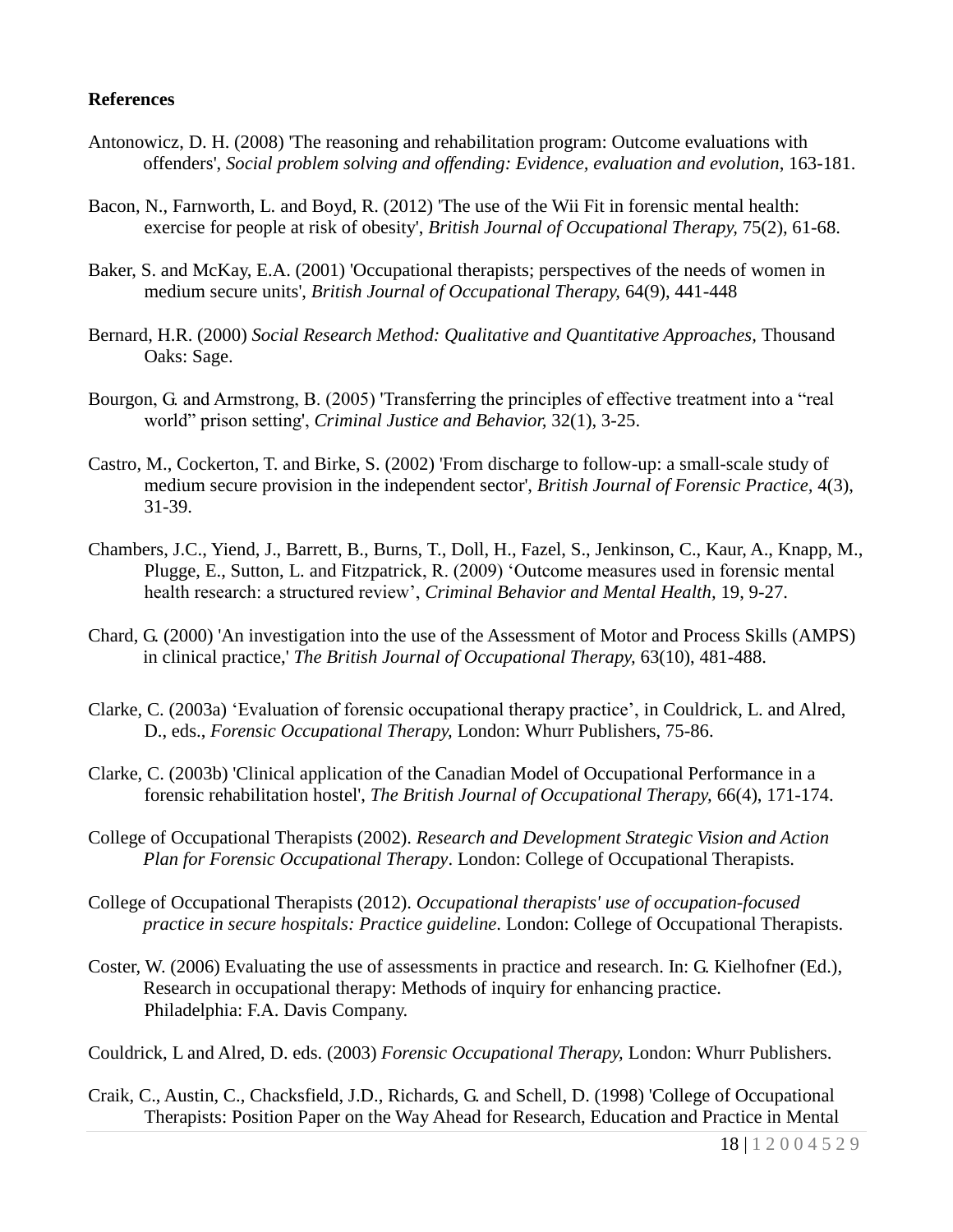Health', *The British Journal of Occupational Therapy,*61(9), 390-392.

- Craik, C., Bryant, W., Ryan, A., Barclay, S., Brooke, N., Mason, A. and Russell, P. (2010) 'A qualitative study of service user experiences of occupation in forensic mental health', *Australian Occupational Therapy Journal,* 57(5), 339-344.
- Davies, J., Howells, K. and Jones, L. (2007) 'Evaluating innovative treatments in forensic mental health: A role for single case methodology?', *The Journal of Forensic Psychiatry & Psychology,*  18(3), 353-367.
- Duncan, E. A. S., Munro, K. and Nicol, M. M. (2003) 'Research Priorities in Forensic Occupational Therapy', *The British Journal of Occupational Therapy,* 66(2), 55-64.
- Duncan, E. (2011) *Foundations for Practice in Occupational Therapy,* 5th ed., Edinburgh: Churchill Livingstone
- Eggers, M., Muñoz, J. P., Sciulli, J. and Crist, P. A. H. (2006) 'The Community Reintegration Project: Occupational Therapy at Work in a County Jail', *Occupational Therapy in Health Care,* 20(1), 17-37.
- Elbogen, E.B., Tiegreen, J., Vaughan, C. and Bradford, D.W. (2011) 'Money management, mental health, and psychiatric disability: a recovery-oriented model for improving financial skills', *Psychiatric Rehabilitation Journal,* 34(3), 223-231.
- Farnworth, L. and Muñoz, J. P. (2009) 'An Occupational and Rehabilitation Perspective for Institutional Practice', *Psychiatric Rehabilitation Journal,* 32(3), 192-198.
- Fink,A. (2002) *The Survey Kit,* Thousand Oaks: Sage.
- Forsyth, K., Duncan, E.A.S, and Mann, L.S. (2005) 'Scholarship of Practice in the United Kingdom: An Occupational Therapy Service Case Study', *Occupational Therapy in Health Care,* 19 (1/2), 17-29.
- Fowler, F.J. (2002) *Survey Research Methods,* 3 rd ed., London:Sage.
- Garner, R. (1995) ''Prevocational training within a secure environment: a programme designed to enable the forensic patient to prepare for mainstream opportunities', *British Journal of Occupational Therapy,* 58(1), 2-6.
- Hills, R. (2003) 'The occupational therapist working in prison' in Couldrick, L. and Alred, D., eds. *Forensic Occupational Therapy,* London: Whurr Publishers.
- Hsieh, H.F. and Shannon, S.E. (2005) 'Three Approaches to Qualitative Content Analysis', *Qualitative Content Analysis,* 15(9), 1277-1288.
- Jenkins, S., Price, C.J. and Straker, L. (1998) *The Researching Therapist: A practical guide to planning, performing and communicating research,* Edinburgh: Churchill Livingstone.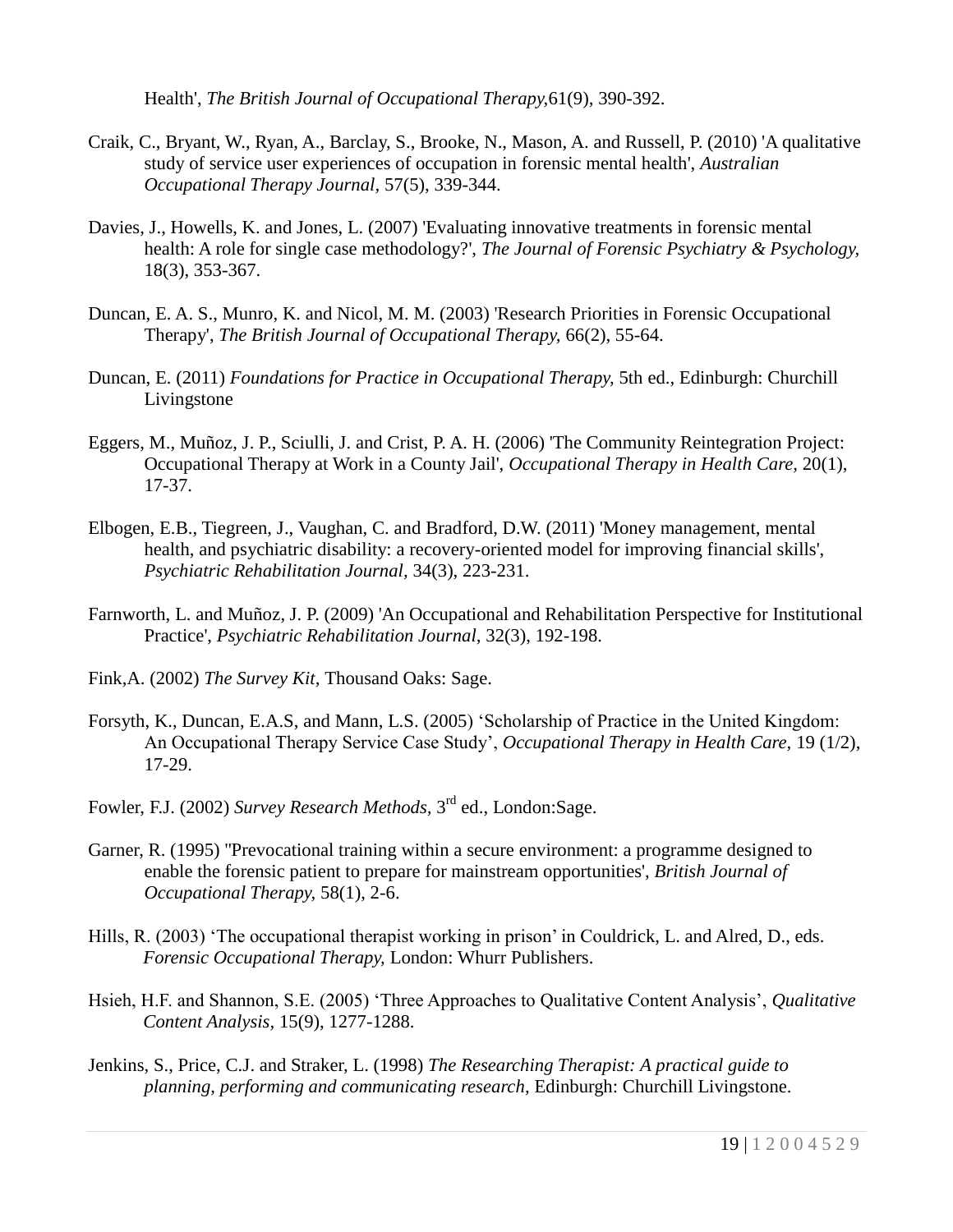- Kielhofner, G. (2008) *Model of human occupation: theory and application*, 4<sup>th</sup> ed., USA: Lippincott, Williams and Wilkins.
- Lindstedt, H., Grann, M. and Soderland, A. (2011) 'Mentally disordered offenders' daily occupations after one year of forensic care', *Scandinavian Journal of Occupational Therapy,* 18(4), 302-311.
- Molineux, M. L. and Whiteford, G. E. (1999) 'Prisons: From occupational deprivation to occupational enrichment', *Journal of occupational science,* 6(3), 124-130.
- Muñoz, J. Lawlor, M. and Kielhofner, G. (1993) 'Use of the Model of Human Occupation: a survey of therapists in psychiatric practice', *Occupational Therapy Journal of Research,* 13(2), 117-139.
- O'Connell, M. and Farnworth, L. (2007) 'Occupational Therapy in Forensic Psychiatry: a Review of The Literature and a call for a United and International Response', *British Journal of Occupational Therapy,* 70(5), 184-191.
- Sacket, D.L., Rosenberg, W.M., Gray, J.A., Haynes, R.B. and Richardson, W.S. (1996) 'Evidence Based medicine: what it is and what it isn't', *British Medical Journal,* 312, 71-72.
- Scaffa, M. (2001) *Occupational therapy in community-based practice settings.* Philadelphia: F.A. Davis.
- Schindler, V.P. (2005) 'Role development: an evidence-based intervention for individuals diagnosed with schizophrenia in a forensic facility', *Psychiatric Rehabilitation Journal,* 28(4), 391-394.
- Smith, A., Petty, M., Oughton, I. and Alexander, R.T. (2010) 'Establishing a work-based learning programme: vocational rehabilitation in a forensic learning disability setting', *British Journal of Occupational Therapy,* 73(9), 431-436.
- Spybey, M. and Morgan, P. (2003) 'Everyone is an artist' in Couldrick, L. and Alred, D., eds., *Forensic Occupational Therapy,* London: Whurr Publishers, 54-60.
- Stelter, L. and Whisner, S.M. (2007) 'Building Responsibility for Self Through Meaningful Roles: Occupational Adaptation Theory Applied in Forensic Psychiatry, *Occupational Therapy in Mental Health,* 23(1), 69-84.
- Taylor, M.C. (2000) *Evidence-based Practice for Occupational Therapists,* Oxford: Blackwell Science.
- Whiteford, G. (1997) 'Occupational deprivation and incarceration', *Journal of Occupational Science,* 4(3), 126-130.
- Wilcock, A. (1993) 'A theory of the human need for occupation', *Journal of Occupational Science,*  1(1), 17-24.
- Wilcock, A. (1998) *An occupational perspective on health.* Thorofare, NJ: Slack.

Zur, B., Johnson, A., Roy, E., Laliberte Rudman, D. and Wells, J. (2012) 'Beyond traditional notions of